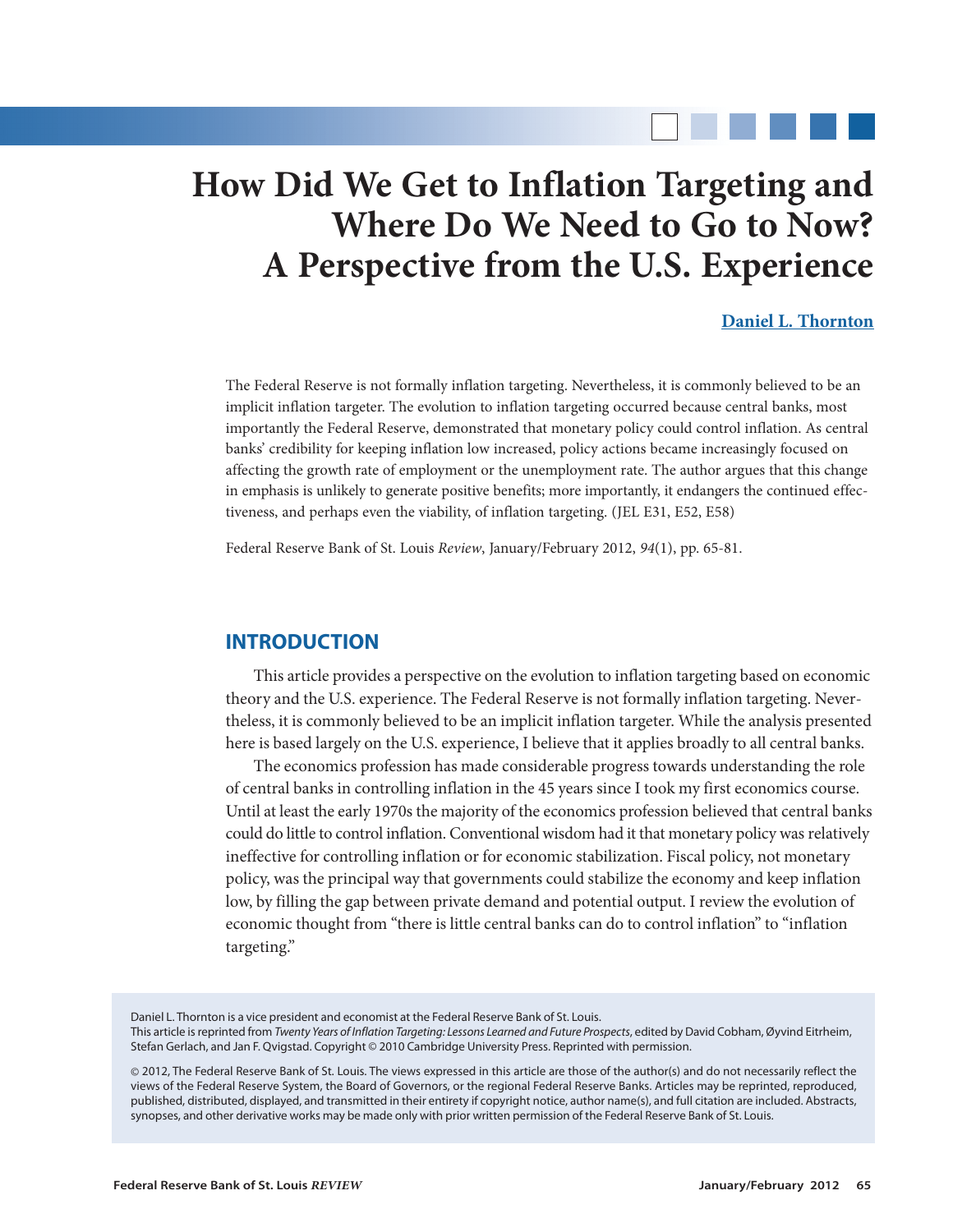<span id="page-1-0"></span>My thesis is that policymakers' belief in the efficacy of monetary policy for inflation control changed dramatically in spite of the fact that there was no fundamental refutation of what I call the monetary policy ineffectiveness proposition (MPIP). The evolution to inflation targeting occurred because central banks, most importantly the Federal Reserve, demonstrated that monetary policy could control inflation. It was not a consequence of fundamental advancements in the profession's understanding of how monetary policy affects the economy. Consequently, the profession and policymakers returned, perhaps reluctantly, to the Phillips curve framework for conducting monetary policy. I argue that this framework endangers the continued effectiveness, and perhaps even the viability, of inflation targeting. I then recommend three steps that inflationtargeting central banks should take to preserve and strengthen inflation targeting.

# **THE MONETARY POLICY INEFFECTIVENESS PROPOSITION**

It is difficult to envisage a central banker who would have recommended inflation targeting in the 1950s and 1960s. As Cagan (1978, p. 85) points out, "The quantity of money was not considered important, indeed was hardly worth mentioning, for questions of aggregate demand, unemployment, and even inflation." This view of monetary policy's effectiveness extended well into the early 1970s. Just as today, the conventional view of inflation was that it was caused by an excess of aggregate demand at or near the "full employment" level of output. The MPIP was the belief that monetary policy had relatively little effect on aggregate demand; unable to affect aggregate demand, there was little that [m](#page-11-0)onetary policy could do to control inflation.

The MPIP has several components. $\frac{1}{2}$  Important among these is the belief that monetarypolicy-induced changes in the money supply have little or no *direct* effect on aggregate demand. The theoretical basis for the direct link between the supply of money and prices is the quantity theory of money, or, more simply, the equation of exchange. [As](#page-11-0) today, the quantity theory was widely viewed as a tautology, rather than an economic theory. <sup>2</sup> It was agreed that, if the central bank simply handed everyone money, prices would increase; this was not how central banks increased the money supply, however. Policy-induced changes in the money supply were a consequence of open market operations, discount window lending, and changes in reserve requirements. These actions would have an immediate effect on bank reserves and, hence, short-term interest rates. Critics argued that a policy-induced increase in the supply of money would cause interest rates to fall, which would in turn increase the quantity of money demanded. The effect of an increase in the money supply would be largely offset by an endogenous decline in money's velocity. Conse[que](#page-11-0)ntly, there would be little or no effect on aggregate demand and, hence, on prices or output.<sup>3</sup>

The effectiveness of monetary policy is determined by the extent to which monetary policy actions affect interest rates—not the supply of money. The so-called interest rate channel of monetary policy was also thought to be relatively weak. Evidence suggested that consumption and investment spending were relatively interest-inelastic. Consequently, the monetary authority would have to produce a relatively large change in interest rates to have a significant impact on aggregate demand. Investment decisions were determined more by expectations of future earnings than by interest rates. Changes in the interest rate not accompanied by changes in expectations about the economy would be of little consequence for aggregate demand. Some thought that the efficacy of monetary policy might be asymmetric: Reducing interest rates during a period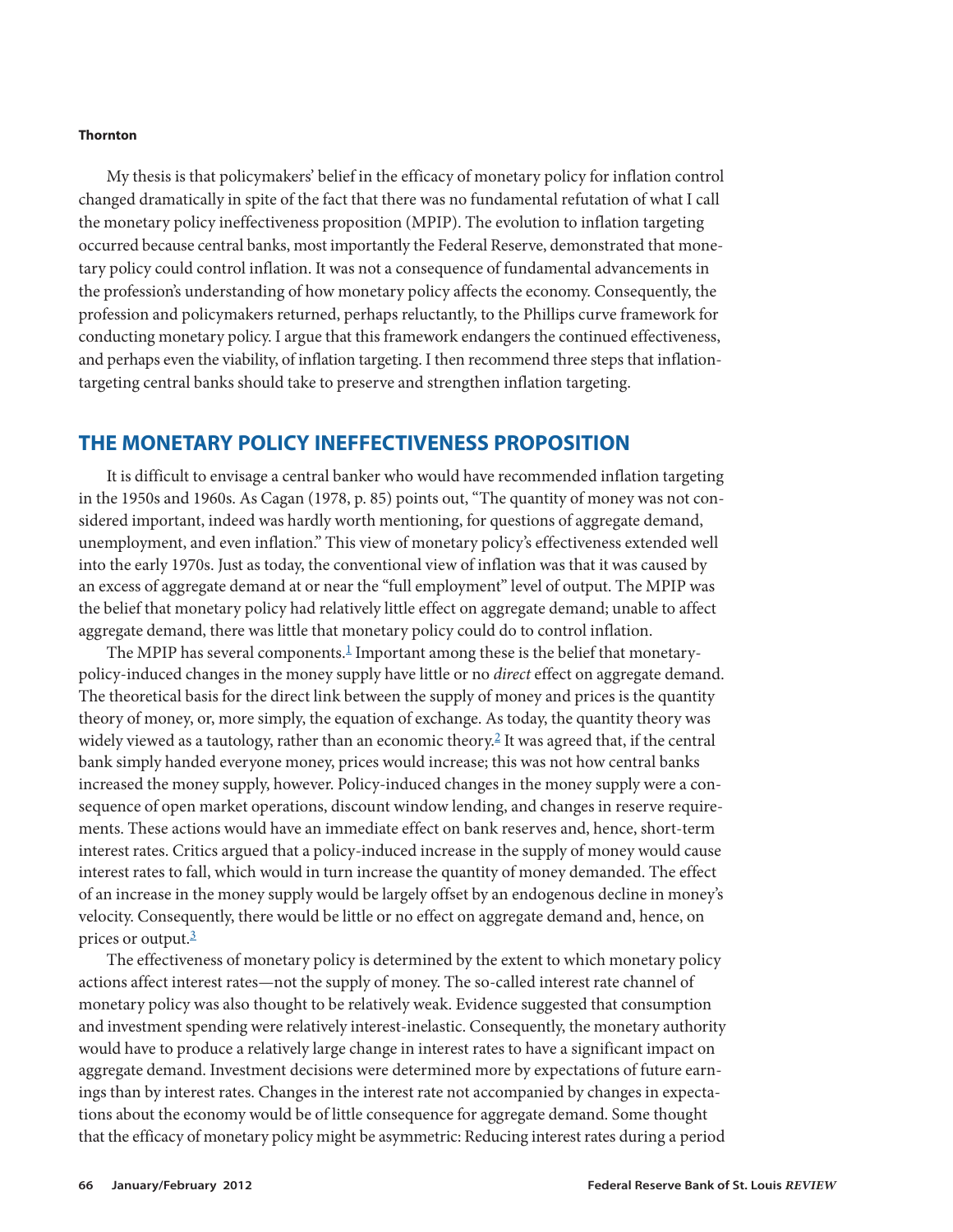<span id="page-2-0"></span>of econo[mic](#page-11-0) slack would be less effective than raising interest rates during a period of economic expansion. <sup>4</sup> Monetary policy, it was said, cannot *push on a string*.

This tenet of the MPIP was reinforced by the fact that monetary policy actions only directly affect very short-term rates. Spending decisions were thought to be determined by the behavior of long-term rates, however; but central banks' ability to affect long-term rates was problematic.

The last 50 years have done little to change economists' and central bankers' views about the basic tenets of the MPIP. As of 2009 the supply of money is thought to be inconsequential, consumption and investment spending are thought to be interest-inelastic, short-term rates are thought to be relatively unimportant for spending, and the monetary authority's ability to influence long-term rates remains questionable.

Acknowledging that there is little agreement "on exactly how monetary policy exerts its influence" on the real economy, Bernanke and Gertler (1995, p. 27) note that the conventional model, whereby "monetary policymakers use their leverage over short-term interest rates to influence the cost of capital and, consequently, spending on durable goods, such as fixed investment, housing, inventories and consumer durables," is incomplete in several important ways. Important among these is the fact that "empirical studies of supposedly 'interest-sensitive' components of aggregate spending have in fact had great difficulty in identifying a quantitatively important effect of the neoclassical cost-of-capital variable." This evidence motivated Bernanke and Gertler (and others) "to explore whether imperfect information and other 'frictions' in credit markets might h[elp](#page-11-0) explain the *potency of monetary policy*" (Bernanke and Gertler, 1995, p. 28; emphasis added).<sup>5</sup> One such attempt is called the credit channel of monetary pol[icy](#page-11-0), which has two separate channels: the "balance sheet" channel and the "bank lending" channel.<sup>6</sup> The balance sheet channel suggests that restrictive monetary policy increases the wedge between the cost of internal finance and that of external finance. Specifically, monetary-policy-engineered increases in short-term interest rates adversely affect the value of potential borrowers' assets, their cash flow, and, consequently, their creditworthiness. This increases the external finance premium. For small borrowers, the external finance premium increases by more than the rise in short-term rates. While heterogeneity is important for the effect of changes in interest rates on firms and individuals, the empirical importance of t[he](#page-11-0) balance sheet channel for the macroeconomy is unclear (see, for example, Hubbard, 1995).<sup>7</sup>

The bank credit channel (see, for example, Bernanke and Blinder, 1988; Bernanke, 1993; and Gertler and Gilchrist, 1993), which asserts that restrictive monetary policy actions have a direct effect on bank lending, is generally recognized (see, for example, Thornton, 1994, and Bernanke, 2007) to be "quantitatively unimportant," b[eca](#page-12-0)use banks have access to external funds that are not constrained by the availability of reserves.<sup>8</sup>

Economists continue to believe that long-term rates, not short-term rates, matter for spending decisions (see, for example, Blinder et al., 2001; Woodford, 2001; Broaddus, 2002; Freedman, 2002; and Eggertsson and Woodford, 2003). Many economists and policymakers believe that central bank actions have a limited effect on long-term rates, however. For example, in his July 20, 1993, congressional testimony, Chairman Greenspan noted: "Currently, short-term rates, most directly affected by the Federal Reserve, are not far from zero; longer-term rates, *set primarily by the market*, are appreciably higher" (Greenspan, 1993; emphasis added).

Conventional wisdom sees central banks influencing longer-term rates in accordance with the expectations hypothesis (EH) of the term structure of interest rates. The EH asserts that the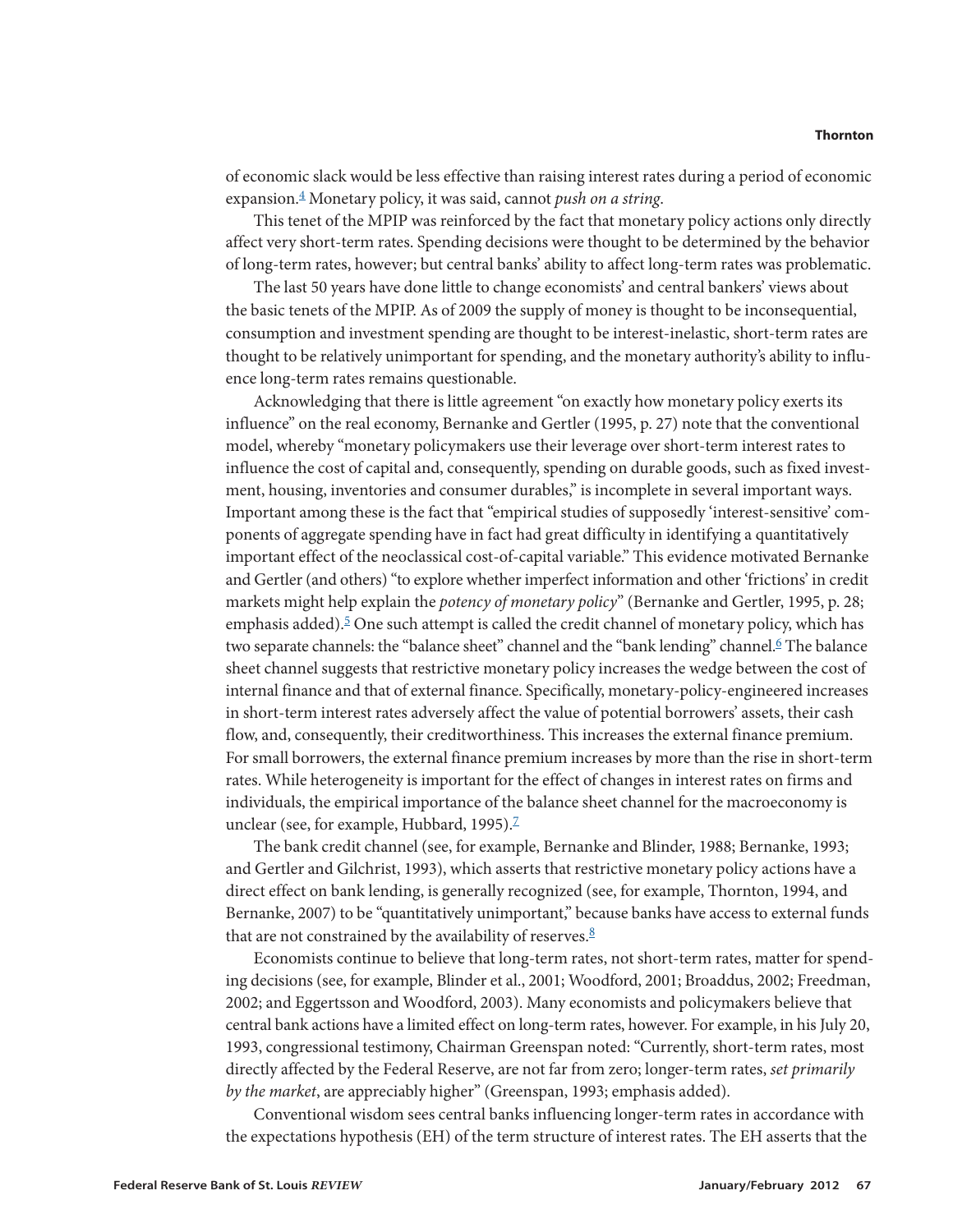<span id="page-3-0"></span>long-term rate is determined by the market's expectation for the short-term rate over the maturity of the long-term asset plus a constant risk premium. The risk premium compensates investors for the higher degree of market risk associated with holding longer-term assets. The empirical evidence against the EH is overwhelming (see, for example, Campbell and Shiller, 1991; Sarno, Thornton, an[d](#page-12-0) Valente; 2007; and Della Corte, Sarno, and Thornton, 2008; and the references cited therein). <sup>9</sup> Nevertheless, because the ability of central banks to affect long-term rates in accordance with the EH depends on the predictability of the short-term rate and the duration for which the market believes the rate will stay at that level, a number of central banks have attempted to provide "forward guidance" about their policy rate.

As was the case with inflation targeting, the Reserve Bank of New Zealand took the lead. It began announcing a path for its policy rate in 1997. Norway followed in 2005, Sweden in 2007. It is thought that announcing the path for its policy rate permits the central bank to "steer" expectations. Irma Rosenberg, the first deputy governor of the Riksbank, Sweden's central bank, suggested in 2007 that,"by affecting expectations of short-term interest rates, we as the central bank can also indirectly affect interest rates with a slightly longer duration, which in turn increases the effect of monetary policy" (Rosenberg, 2007; see also Gjedrem, 2006). Rudebusch (2007), Goodhart and Lim (2008), and Andersson and Hofmann (2010), however, show that forward guidance has not increased the predictability of the path of the policy rate beyond a few months.

The Federal Reserve was a latecomer here. In response to a presentation by Rudebusch on monetary policy inertia (see, for example, Woodford, 1999) at the January 2003 Federal Open Market Committee (FOMC) meeting, the then governor of the Federal Reserve System, Ben Bernanke, asked Rudebusch "if there had been evidence on whether or not the responsiveness of long-term interest rates to movements in the fed funds rate was consistent with the predictability of the type" proposed by Woodford (FOMC transcripts; January 28-29, 2003, p. 31). Rudebusch responded that he did not "think we have the empirical evidence of monetary policy inertia" (for a description of his argument and evidence, see Rudebusch, 2007). Bernanke suggested that this meant only that it had not been tried:"There should be more [inertia in the policy rule] in order to get more effect on long-term rates. I think that's an open question" (FOMC transcripts; January 28-29, 2003, p. 32).

The Fed's first attempt at providing forward guidance came in August 2003. At the June 2003 FOMC meeting, Bernanke responded to several Committee members who voiced reservations about the Fed's ability to influence longer-term interest rates by saying (FOMC transcripts; June 24-25, 2003, pp. 45-46):

If the policy is one in which we essentially try to lower the whole path of long-term interest rates and we enforce that with a package of complementary actions that includes trying to manage expectations along the term structure and taking a series of other actions such as purchasing long-term bonds and other kinds of instruments, I think that's one of the first things we ought to be doing. I believe that would actually work and would in fact be a good approach.

Consistent with Bernanke's suggestion, the August 2003 FOMC policy statement included the sentence "In these circumstances, the [Co](#page-12-0)mmittee believes that policy accommodation can be maintained for a considerable period."<sup>10</sup> At the September meeting, Alan Greenspan said he thought it a "mistake" to include the sentence (FOMC transcripts, September 16, 2003, p. 80).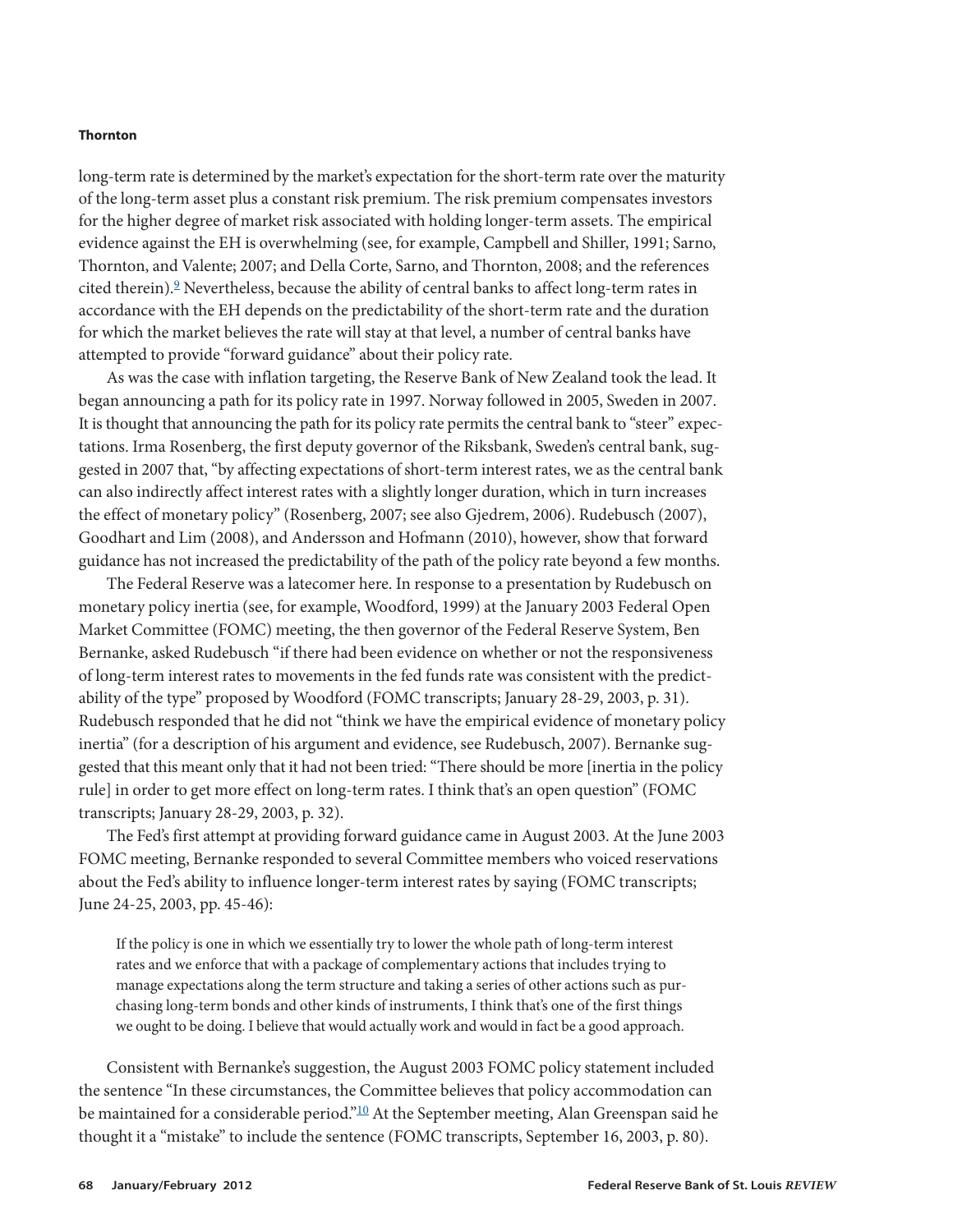## <span id="page-4-0"></span>**Figure 1**

#### **The Yield Curve Announcement Effect, 2009**



Despite the concern among some members about the usefulness of forward guidance language, the FOMC's May 2004 statement read "The Committee believes that policy accommodation can be removed at a pace that is likely to be measured," suggesting the FOMC might start increasing its target f[or](#page-12-0) the federal funds rate at the next meeting (Board of Governors press release, May 6, 2004).<sup>11</sup> The FOMC began increasing the funds rate from the then historically low level of 1.0 percent at its June 2004 meeting and by 25 basis points at each of its next 16 meetings. Forward guidance was dropped at the December 2005 meeting.

Forward guidance had relatively little effect on long-term rates. Not only did yields on longerterm securities generally increase from August 2003 to June 2004, but the yields across the term structure increased despite the historically low and unchanged target for the funds rate and the FOMC's commitment to keep the funds rate low. Moreover, longer-term rates declined during the first few months following the initial target increases in 2004. Indeed, Greenspan (2005) termed the fact that longer-term [rat](#page-12-0)es edged lower despite the 150-basis-point increase in the funds rate target a "conundrum."<sup>12</sup>

The Fed's next attempt with forward guidance occurred at the March 17-18, 2009, meeting, when it implemented the Eggertsson [and](#page-12-0) Woodford (2003) strategy, which Bernanke had outlined at the June 2003 FOMC meeting.<sup>13</sup> Specifically, the FOMC announced that "economic conditions are likely to warrant exceptionally low levels of the federal funds rate for an extended period" and that the Fed would purchase "up to \$300 billion of Treasury securities over the next six months" (Board of Governors press release, March 18, 2009).

This attempt was also unsuccessful. While there was an immediate "announcement effect" as yields on 10-year Treasuries and most other long-term securities declined by about 50 basis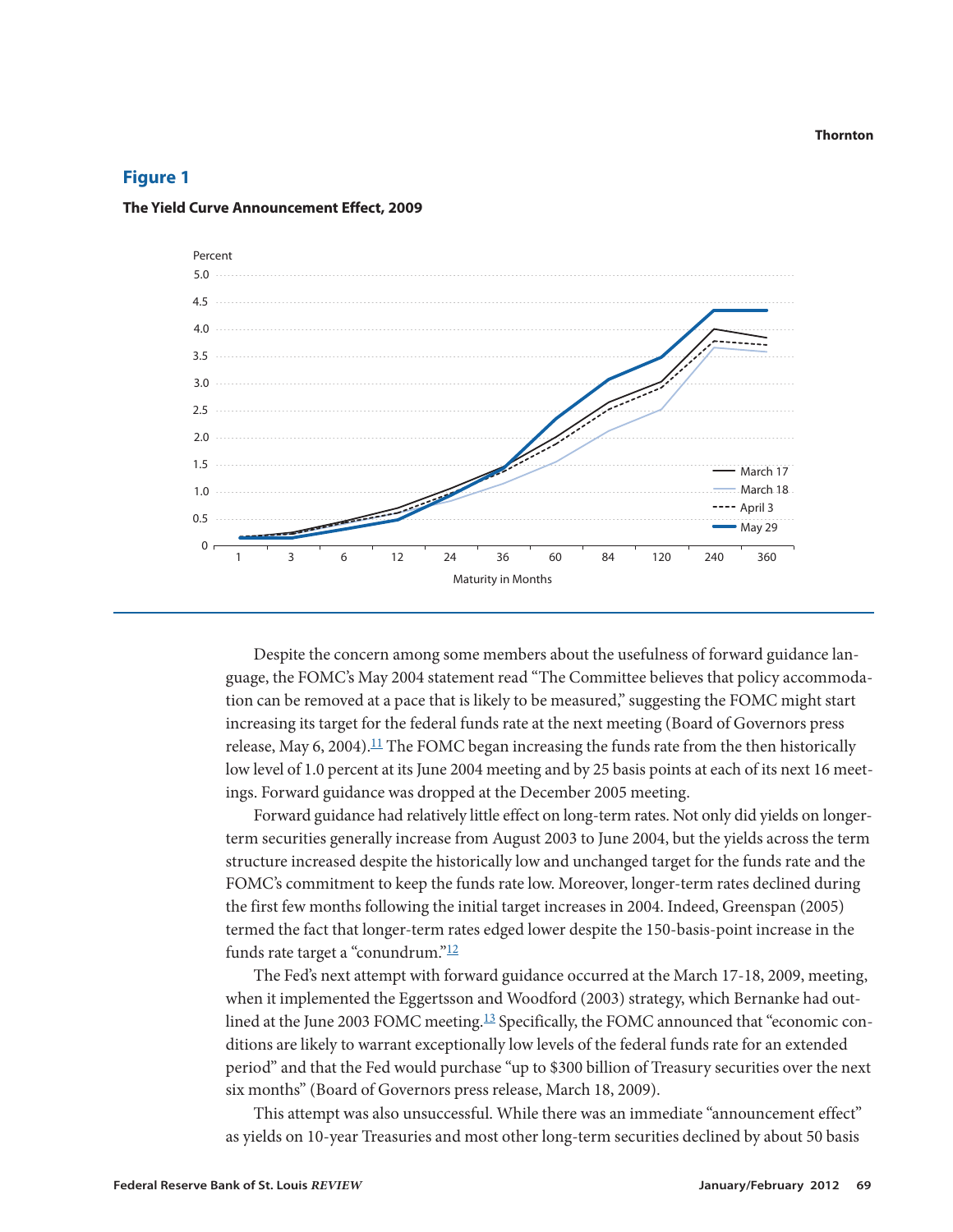#### <span id="page-5-0"></span>**Figure 2**

#### **European Inflation Rates, 1970-85**



NOTE: The shaded area shows the range of low-to-high inflation rates in 12 European countries.

points on March 18, the marked flattening of the yield curve, shown in Figure 1, was short-lived. Figure 1 shows that the announcement effect had essentially vanished by April 6, 2009. By July 27 the yield was considerably steeper than it had been on March 17. This experience is consistent with a high degree of substitutability across assets with differing maturities and suggests that the Fed's ability to influence the behavior of long-term rates is limited at best.

Finally, there is little to indicate that the economics profession has changed its view about the effectiveness of changes in monetary and reserve aggregates. Indeed, Svensson (2007, p. 4) suggests that, over the past 50 years, economists have learned that "monetary aggregates matter little, or even not at all, for monetary policy." The lack of importance of money is reflected in the fact that money is not expli[cit](#page-12-0) in the canonical New Keynesian model, which is commonly used to evaluate monetary policy.<sup>14</sup>

## *The Evolution to Inflation Targeting*

Skepticism about the ability of central banks to control inflation vanished despite essentially unchanged views about how monetary policy affects the economy. Consequently, it is natural to ask "What then caused the dramatic shift towards inflation targeting?" It is seldom, if ever, true that such an event is attributable to a single factor. Indeed, I believe a number of factors, in some way or another, contributed to the shift. Nevertheless, three factors or events were critical. The first, and most important, was the demonstration that central banks can control inflation. The cornerstone event was Paul Volcker's decision to reduce inflation by focusing on monetary aggregates. Inflation was in double digits when Volcker became Chairman of the Federal Reserve in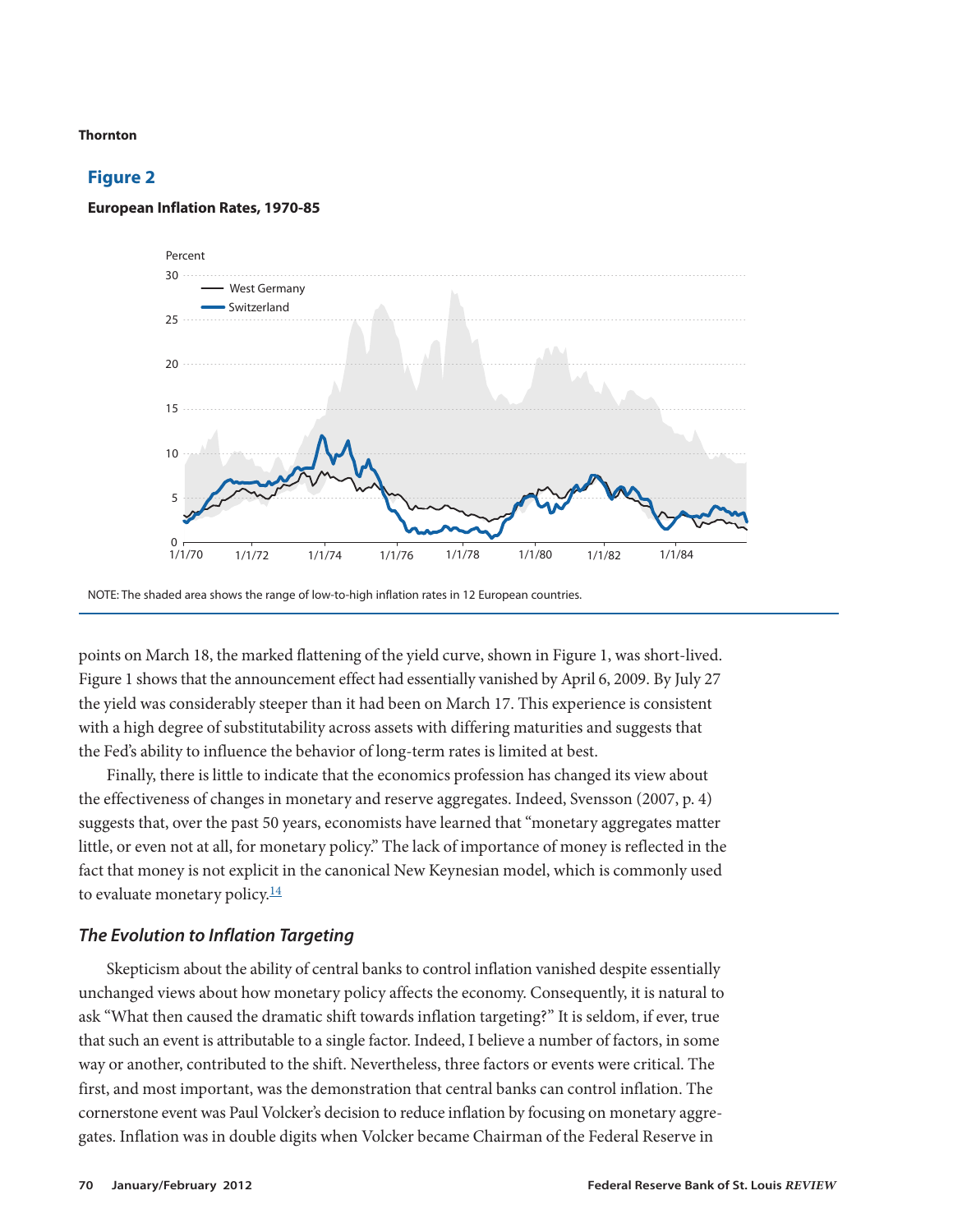<span id="page-6-0"></span>1979 and about 4 percent when he departed in 1987. This remarka[ble](#page-12-0) experience demonstrated beyond reasonable doubt that central banks could control inflation.<sup>15</sup>

The West Germans and Swiss also affected perceptions of inflation control. Both central banks were committed to keeping inflation low (Rich and Bèguelin, 1985; Kohli and Rich, 1986; von Hagen, 1999), and both emphasized monetary aggregates in the conduct of monetary policy. Moreover, both countries fared much better than most of their European counterparts. This is illustrated in Figure 2, which compares the year-on-year CPI [consumer price index] inflation rates for West Germany and Switzerland to the envelope (the shaded area) of the [low](#page-12-0)est and highest monthly inflation rates of 12 European countries in the period 1970 to 1985.<sup>16</sup> West German inflation was low relative to the other countries over the entire period. Swiss inflation was in the middle of the range until the mid-1970s, but at or well below the envelope from the mid-1970s onwards. Had the United States continued on its high-inflation path, it is possible that these experiences would have led to inflation targeting. At a bare minimum, the U.S. experience accelerated the evolution to inflation targeting.

My second event is likely to be controversial. Nevertheless, I believe it to be extremely important, at least in the United States. Beginning around 1970 the United States went from having cyclically balanced budgets, except during wars, to having what was, by the standards of the time, large and persistent deficits. The practice ofrunning large, persistent deficits played an important role in the shift to inflation targeting, because it took countercyclical fiscal policy out of the policy mix. With fiscal policy sidelined, the reduction in inflation and, perhaps more importantly, the subsequent Great Moderation could be attributed only to monetary policy. Had the government continued to conduct activist countercyclical fiscal policy, the relative importance of monetary and fiscal policy forinflation control and economic stabilization would have been less clear. Even those who continued to embrace the tenets of the MPIP conceded that monetary policy was effective, even if they were not exactly sure how it worked (such as Bernan[ke](#page-12-0) and Gertler, 1995, p. 28, talking about the desire to "explain the potency of monetary policy").<sup>17</sup>

A third factor that deserves credit for the shift to inflation targeting is the insightful "impossibility theorem" known as the Lucas critique. Lucas's work was motivated by the "mysterious transformation" of an "obvious fallacy [a permanent Phillips curve trade-off] to the cornerstone of the theory of economic policy" (Lucas, 1976, p. 19). Economists were quick to understand that Lucas's insight meant (i) that any effort to reduce inflation permanently had to be credible and (ii) that credible disinflation might be achieved at a lower cost (Sargent, 1983). There is little doubt that credibility played an important role in the Fed's decision to announce its intentions (Lindsey, Orphanides, and Rasche, 2005, and Goodfriend, 2007). Moreover, the need for a credible commitment is a cornerstone of inflation targeting—i.e., the announcement of a specific numerical inflation target.

Given that (i) inflation has been significantly reduced by monetary policy actions and (ii) no change had occurred in their understanding of how monetary policy worked, the economics profession and policymakers fell back on the pre-monetary-policy-appears-to-work inflation paradigm—the Phillips curve. The modern version of the Phillips curve paradigm takes the general form

(1) 
$$
\pi_{t+1} = E_t \pi_{t+1} - \beta y_t,
$$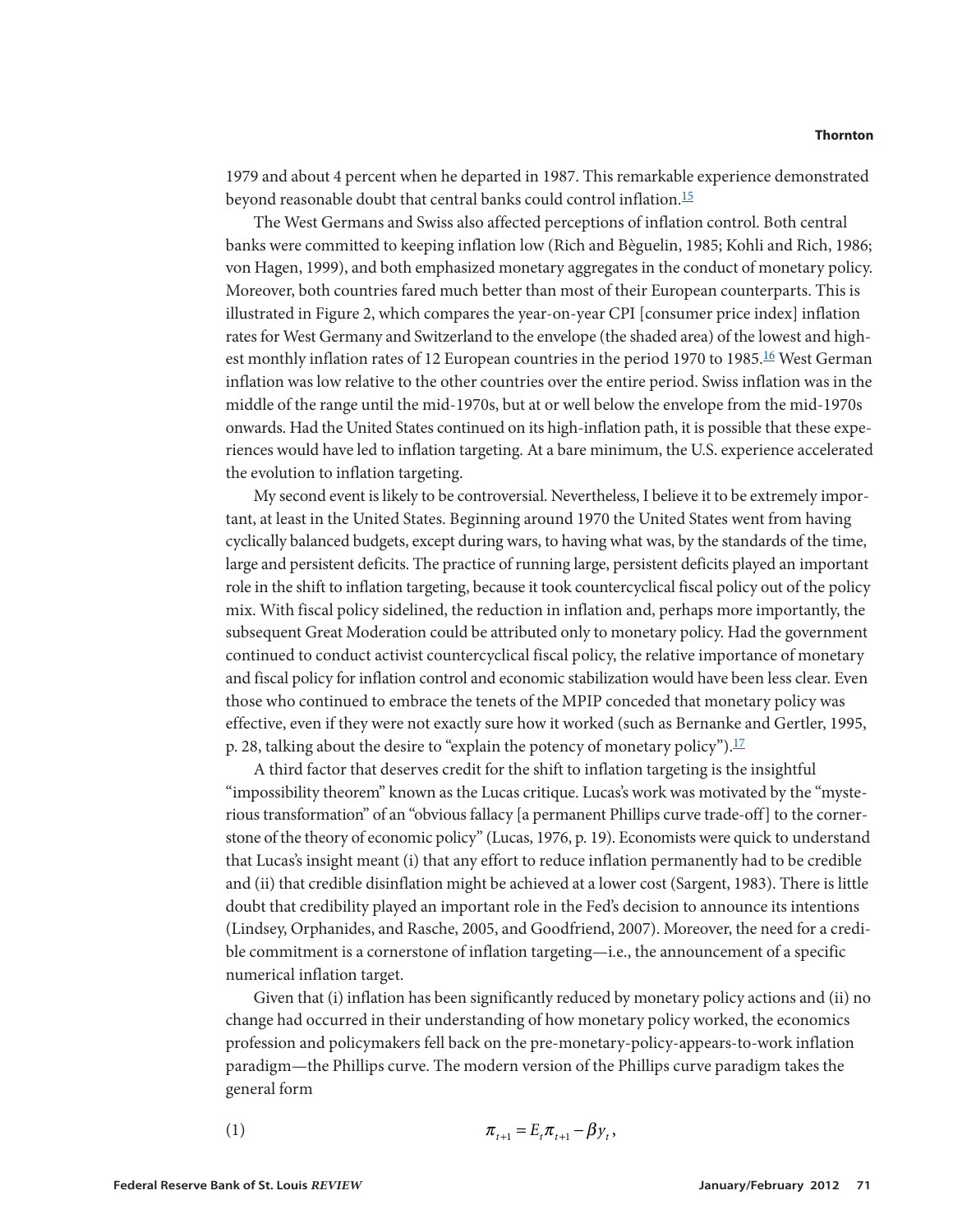<span id="page-7-0"></span>where  $E_{t}\boldsymbol{\pi}_{t+1}$  denotes the expected rate of inflation,  $y_{t}$  denotes some measure of economic slack (e.g., the gap between potential and actual output, or the gap between the actual unemployment rate and the nonaccelerating inflation rate of unemployment [NAIRU]), and the coefficient  $\beta$  is strictly positive (note that equation (6.1) implies that the long-run Phillips curve is vertical). Inflation-targeting central banks anchor inflation by announcing a numerical inflation target to establish  $E_t \pi_{t+1}$ . Of course, the inflation target must be credible. This requires the central bank to take actions to keep inflation close enough to the target. Because the only thing that determines inflation, given inflation expectations, is the degree of slack in the economy, policymakers have to adjust their policy instrument to changes in the measure of slack even if they have no specific objective for stabilizing the real economy—even if they are what the then deputy governor of the Bank of England, Mervyn King (1997), referred to as "inflation nutters."

The profession and policymakers have adopted this framework despite still believing that changes in short-term rates should have a relatively small impact on aggregate demand. Moreover, they adhere to the Phillips curve framework despite the facts that (i) the Phillips curve framework provides relatively poor forecasts of future inflation and (ii) the marginal contribution of the slack measures to in-sample or out-of-sample inflation forecasts is small (see, for example, Atkeson and Ohanian, 2001; FOMC transcripts, June 25-26, 2002; Fisher, Liu, and Zhou, 2002; and Stock and Watson, 2008).

#### *Implications for Inflation Targeting*

I believe that the return to the Phillips curve fra[mew](#page-12-0)ork may be a problem for the continued success, and even the viability, of inflation targeting.  $18$  There are three main threats. The first is the increasing belief in the need for central banks to have a "dual mandate." Meyer (2004) makes a distinction between a dual mandate—in which "monetary policy is directed at promoting both full employment and price stability, *with no priority expressed*"—and a hierarchical mandate in which "price stability is identified as the principal objective, and central banks are restricted in pursuing other objectives unless price stability has been achieved" (Meyer, 2004, p. 151; emphasis added). It is important to note that (i) monetary policy affects only aggregate demand and (ii) the appropriate monetary policy response to aggregate demand shocks is invariant to inflation or output stabilization; when there are shocks to aggregate demand, inflation stabilization and output stabilization are complements, not substitutes (Svensson, 2007, p. 3). For example, Bernanke (2004) notes that "the ultimate source of this long-run trade-off [between the variance of prices and the variance of output] is the existence of shocks to aggregate supply." As a result, having a dual mandate means that policymakers should *promote both full employment and price stability* when confronted with shocks to aggregate supply. Is this possible? Bernanke (2004) describes the problem:

According to conventional analysis, an increase in the price of oil raises the overall price level (a temporary burst in inflation) while depressing output and employment. Monetary policymakers are therefore faced with a difficult choice. If they choose to tighten policy (raise the short-term interest rate) in order to offset the effects of the oil price shock on the general price level, they may well succeed—but only at the cost of making the decline in output more severe. Likewise, if monetary policymakers choose to ease in order to mitigate the effects of the oil price shock on output, their action will exacerbate the inflationary impact. Hence, in the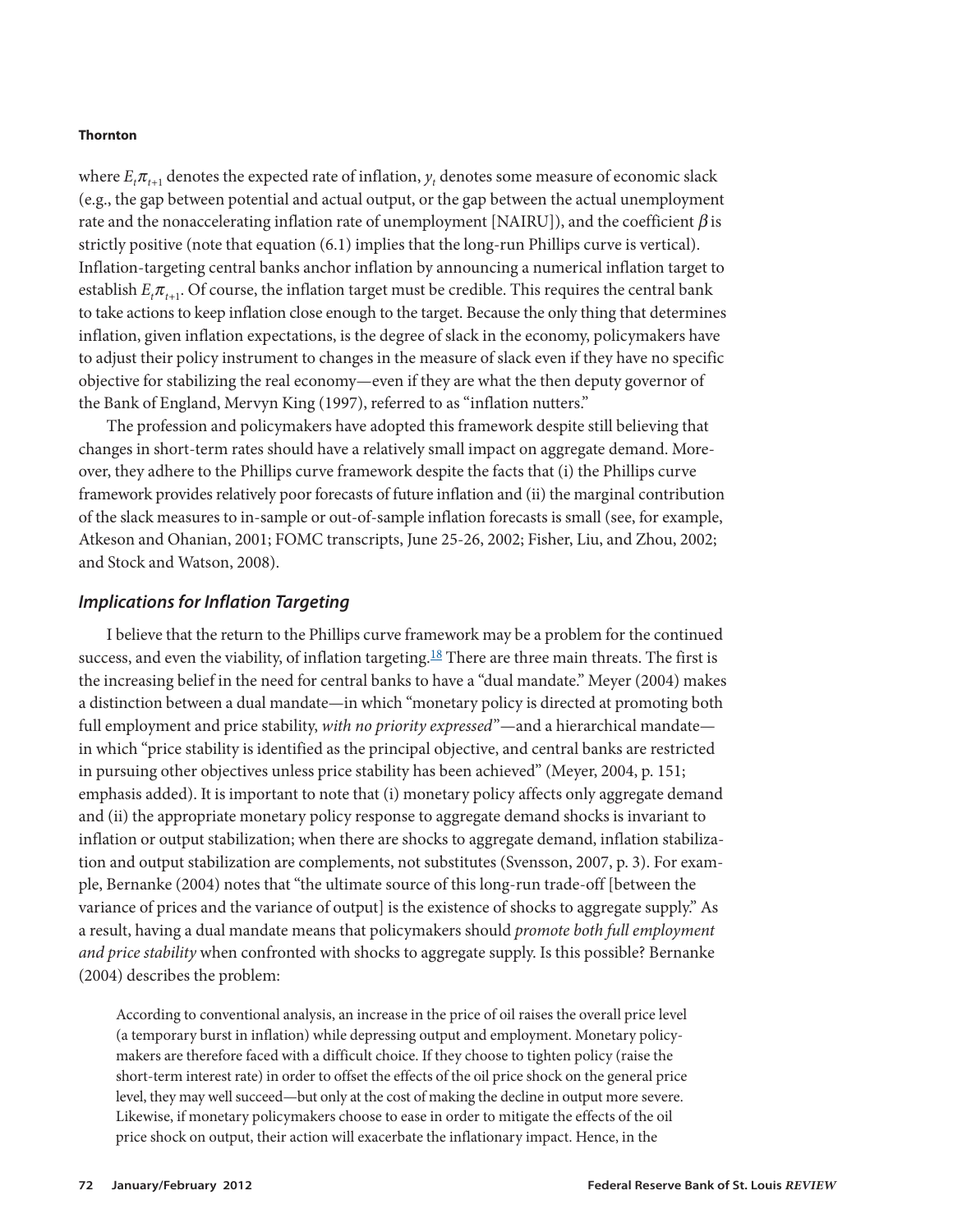<span id="page-8-0"></span>standard framework, the periodic occurrence of shocks to aggregate supply (such as oil price shocks) forces policymakers to choose between stabilizing output and stabilizing inflation.

Bernanke appears to suggest that the answer is "No." What should policymakers do? If the shock is temporary (a temporary oil price shock), it might be best to do nothing. If the shock is permanent, nothing might still be the best option, since there is no way for monetary policy to affect aggregate supply, and the effect on inflation will be temporary, as the price level adjusts to a permanent new higher or lower level. This policy choice is reinforced by monetary policy neutrality. In any event, just how and under what circumstances policymakers should respond to aggregate supply shocks is unclear.

Moreover, in a thoughtful analysis of the causes of the Great Moderation, Bernanke (2004) describes four ways that improved price stability has reduced the volatility of output (see also Taylor, 2008). If long-run price stability generates greater economic stability for the reasons Bernanke suggests, and perhaps others, it is difficult to understand why policymakers would sacrifice price stability in order to [off](#page-12-0)set temporarily the effect of a permanent adverse supply shock on output and employment.<sup>19</sup>

While most inflation-targeting central banks do not appear to give equal weight to economic stability and price stability, many (perhaps all) follow a hierarchical mandate—the second threat to inflation targeting. Meyer (2004, p. 151) indicates that "inflation-targeting countries today have moved away from the initially austere implementation, more in line with the spirit of a hierarchical mandate, and have become flexible inflation targeters, close cousins of dual mandate central banks." Consistent with Meyer's statement, the former deputy governor of the Reserve Bank of New Zealand [RBNZ], Murray Sherwin, has noted that the RBNZ has moved along the "spectrum between what Svensson refers to as 'strict' and 'flexible' inflation targeting" (Sherwin, 1999). The danger of a hierarchical mandate for inflation targeting comes from three sources. First, while both economic theory and experience suggest that central banks can achieve price stability, there are important reasons to be skeptical of central bankers' ability to stabilize output around potential. This skepticism is embedded in the MPIP and supported by empirical evidence. For example, Rasche and Williams' (2007) review of the empirical literature of the effectiveness of monetary stabilization policy "failed to determine a major role for monetary policy in short-run stabilization" (2007, pp. 469, 474).

Indeed, much of the evidence that monetary policy actions affect the real economy comes from a handful of episodes in which an economic recession appears to be "caused" by a monetary contraction (see Rasche and Williams, 2007, for a discussion of these "case studies"). Such episodes provide no basis for believing that monetary policy can successfully stabilize the economy. Moreover, because they are one-sided, these episodes are not a basis for concluding that expansionary monetary policy can significantly increase output.

Successful economic stabilization policy requires a good, or at least reliable, measure of potential output. It is widely accepted, however, that potential output is difficult if not impossible to measure (see Orphanides, 2003, and the references cited therein, and the July/August 2009 issue of the Federal Reserve Bank of St. Louis *Review* (volume 91, issue 4), entitled "Projecting Potential Growth: Issues and Measurements"). A failure to have good and reliable measures of the output gap or NAIRU can result in destabilizing policy errors. Indeed, Orphanides (2004)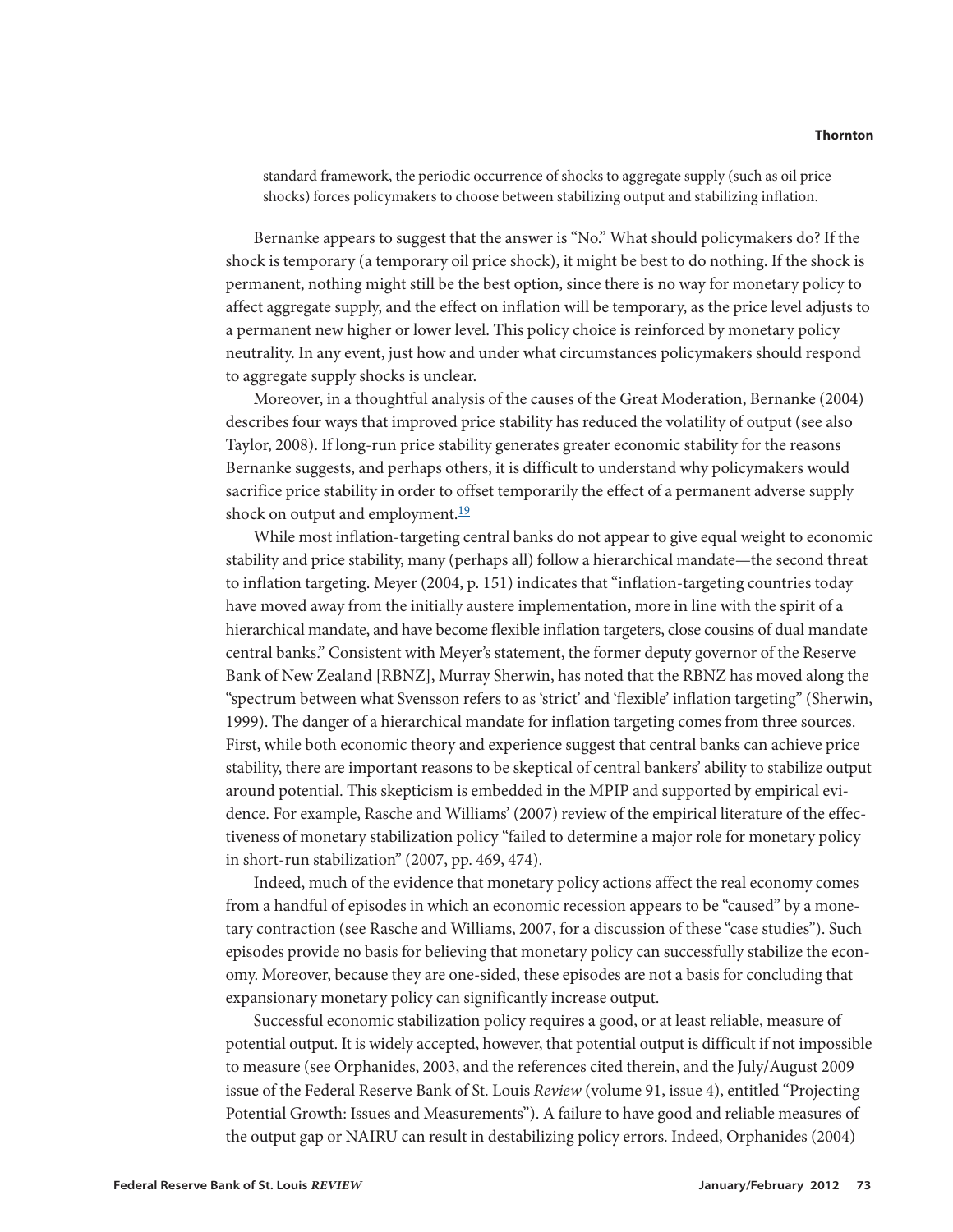<span id="page-9-0"></span>argues that overemphasis on the output gap and its mismeasurement contributed significantly to the Great Inflation.

At a more fundamental level, economic theory suggests that the conventional "steady-state" definition of potential output, which is commonly used by policymakers to construct the output gap and the NAIRU, is ill-suited for economic stabilization policy. The policy-relevant definition is "the rate of output the economy would have if there were no nominal r[igid](#page-12-0)ities, but all other (real) frictions and shocks were unchanged" (Basu and Fernald, 2009, p. [3\)](#page-12-0).<sup>20</sup> This policy-relevant definition accounts for the effect of supply shocks on potential output.<sup>21</sup> Consequently, even if the conventional definition of the output gap could be measured precisely, monetary policy actions based on it run a significant risk of being destabilizing.

Successful stabilization policy also depends on the ability of policymakers to forecast what would happen if they did nothing. Economic forecasting has always been difficult, and forecasting economic turning points, which is critical to successful economic stabilization policy, is particularly diff[icu](#page-12-0)lt. This is evidenced by the significant lag in dating both the beginning and end of recessions.<sup>22</sup> There is considerable evidence that both survey and econometric forecasts have considerable difficulty improving upon naïve forecasts. This has been particularly true since the mid-1980s (Atkeson and Ohanian 2001; Tulip 2005; d'Agostino, Giannone, and [Su](#page-12-0)rico, 2006; Campbell, 2007; Stock and Watson, 2007, 2008; d'Agostino and Whelan, 2008). 23

The inability to make accurate forecasts beyond very short horizons means that it will be very difficult, if not impossible, for policymakers to anticipate the longer-run consequences of their actions. For example, the FOMC reduced its funds rate target to the then historically low level of 1.0 percent at the June 2003 meeting and kept the target at 1.0 percent until the June 2004 meeting. The staff had revised up its forecast for the output gap for 2003 and 2004 at the previous meeting, noting that "[a]ny serious delay in the recovery…would imply a larger output gap… and by our analysis would result in an even lowerinflation rate" (FOMC transcripts; May 6, 2003, p. 13). The presumption was that the FOMC would reduce the funds rate target at the June meeting unless there was new evidence. Governor Ferguson summarized the evidence, noting that "the output gap still closes relatively slowly…the unemployment rate hangs up above the NAIRU through next year [and]…core PCE [personal consumption expenditure] even before the adjustment stays at what I would consider to be the very low end of an acceptable range" (FOMC transcripts, June 24-25, 2003, p. 130). The funds rate target was reduced to the then historically low level of 1.0 percent, while several members had a desire or a willingness to accept a larger cut. Only President Moskow voiced concern about the action, saying: "Of course the data we talk about are always looking backward, and the key is the forecast going forward. As we've often said in these meetings, sometimes the last cut or the last increase in the funds rate target is the one that's not needed because we didn't have perfect information at the time we made that cut or increase" (FOMC transcripts; June 24-25, 2003, p. 153).

By the December 2003 meeting the data suggested that the economy had grown by 3.3 percent in the second quarter and at an extremely rapid rate of 8.2 percent in the third quarter. Greenspan summarized the situation (FOMC transcripts; December 9, 2003, pp. 88-89) by noting that

it has almost invariably been the case that the Federal Reserve would tighten under such conditions. Indeed, preemption is something that has filtered its way into the monetary policy lexicon. The issue of preemption implies, of course, that we will adjust our policy ahead of anything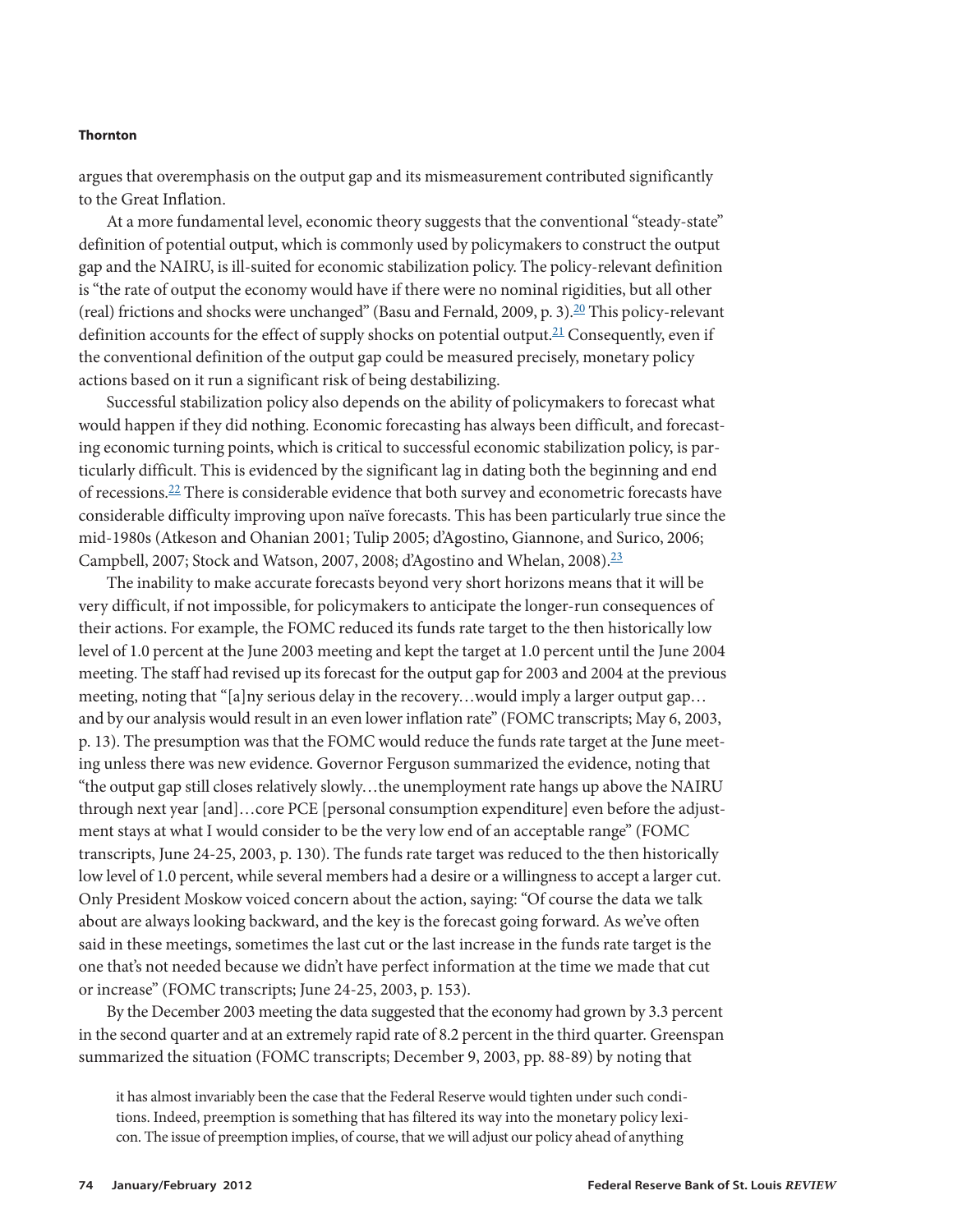<span id="page-10-0"></span>that we can readily foresee. In current circumstances, therefore, there is and there will continue to be a lot of pressure on us to move rates higher. We have resisted because of a quite considerable and significant difference in the present economy from what we have observed in the past. In recent decades, the turning point toward accelerating economic activity usually occurred when the inflation rate was 3 percent or 4 percent, sometimes even higher, and the necessity for preemption was critically obvious. The problem with preemption, though it is something that is very interesting to observe in retrospect, is that it doesn't necessarily follow that we are preempting future developments that will actually occur the way we expect. So, we have to be careful not to try to preempt something that is not fairly likely to happen. There is a risk and indeed a cost to being wrong.

No one expressed [con](#page-13-0)cern about the longer-run consequences of what was recognized as an excessively easy policy.<sup>24</sup> Even though inflation had increased substantially and by December the FOMC had acknowledged that"the probability of an unwelcome fall in inflation has diminished in recent months and now appears almost equal to that of a rise in inflation" (Board of Governors press release, December 9, 2003), the FOMC did not increase the target until June 2004.

The FOMC was effectively pursuing a hierarchical mandate. With inflation in check, presumably because of well-anchored inflation expectations, the FOMC was free to pursue its objective of "maximum sustainable economic growth." Taylor and others have suggested that "this extra-easy policy was responsible for accelerating the housing boom and thereby ultimately leading to the housing bust" (Taylor, 2009b, pp. 343-44).

While there will undoubtedly be much analysis and debate over the Fed's role, the decline in housing prices and the resulting financial market turmoil generated an unprecedented monetary policy response. Initially, the Fed att[em](#page-13-0)pted to ease credit conditions by simply reallocating credit (see, for example, Thornton, 2009). <sup>25</sup> When the Fed was no longer able to sterilize the effects of its credit allocation program on the monetary base, the base increased rapidly to an unprecedented level. The massive quantitative easing has generated concerns of future inflation (see, for example, Taylor, 2009a). As President Broaddus noted at the June 2003 FOMC meeting, "Common sense tells us…that a determined expansion of the monetary base has to be effective against deflation at the zero bound. If that were not the case, we could eliminate all taxes, and the government could permanently [fin](#page-13-0)ance its operations with money creation alone" (FOMC transcripts; June 24-25, 2003, p. 35). <sup>26</sup> What the ultimate verd[ict](#page-13-0) will be is uncertain. That the Fed's behavior was motivated by a hierarchical mandate is not.<sup>27</sup>

Policymakers appear to have replaced their belief in a permanent Phillips curve trade-off with the belief that "a little inflation is good for economic growth"—which is the third threat to inflation targeting. Most policymakers believe that the long-run Phillips curve is vertical, which implies that the same long-run real outcome can be achieved with zero inflation as it can with 2 or 3 percent inflation. Nonetheless, most policymakers also profess that the "optimal," "appropriately measured," inflation rate is positive. The theoretical justification for the various hypotheses that motivate the belief that a little inflation is good for economic growth is highly questionable or simply unsound (Marty and Thornton, 1995). Nevertheless, m[any](#page-13-0) policymakers believe that "inflation can be too low as well as too high" (Meyer, 2004, p. 160). $\frac{28}{3}$ 

The belief that positive inflation is somehow optimal is reflected in the fact that all inflationtargeting central banks have a nonzero inflation target. It is also consistent with the fact that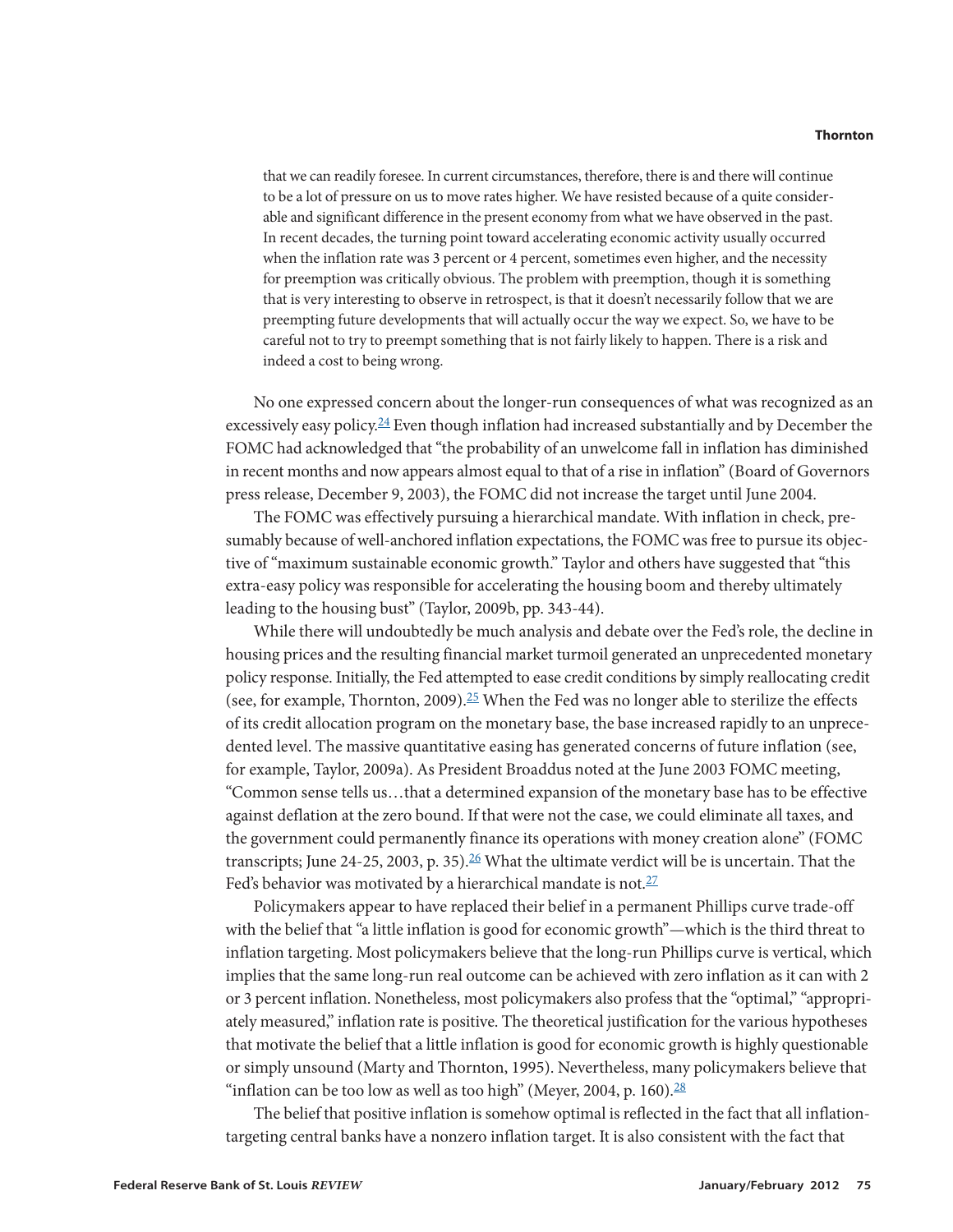<span id="page-11-0"></span>nearly all inflation-targeting central banks have a recent inflation performance that is in the upper end of their target ranges. It could be that central bankers might simply believe that the inflation measures they target overestimate the true unobservable inflation rate. It seems unlikely, however, that the bias is large enough to explain the observed behavior.

# **IMPLICATIONS FOR INFLATION-TARGETING CENTRAL BANKS**

The analyses in the previous sections have implications for the evolution of inflation targeting. First and foremost, inflation-targeting central banks should be dissuaded from having a dual mandate. If they decide to have a dual mandate, they should inform the public of this policy and the rationale for adopting it.

Second, inflation-targeting central banks should carefully and honestly evaluate the extent to which they can effectively stabilize the real economy around potential output. This analysis should provide a realistic assessment of their ability to measure potential output, the extent to which they believe inflation is related to the output gap, and the other impediments to successful economic stabilization discussed above, as well as some others not discussed here (such as lags in the effect of policy actions on the economy). The end product of this analysis should be a statement indicating the extent to which the inflation-targeting central bank believes that it can pursue a hierarchical mandate.

Third, inflation-targeting central banks should engage in a serious dialog with their constituents about the optimal rate of inflation. In particular, if they believe that the appropriately measured, long-run inflation rate is positive, they should state the reasons for this belief.

# **[N](#page-1-0)OTES**

- $1$  There was also a belief that inflation was caused by "cost-push" factors, not amenable to monetary policy actions (see, for example, Nelson, 2005). For example, Arthur Burns attributed inflation to a variety of "special factors." As these special factors dissipated, but inflation did not, Burns blamed inflation on government deficits(Hetzel, 1998). Hence, cost-push inflation was not an essential element of the MPIP.
- $2 \text{ Cagan } (1978, p. 86)$  $2 \text{ Cagan } (1978, p. 86)$  notes that "textbooks in basic economics and even in money and banking mentioned the quantity theory of money, if at all, only to hold it up to ridicule."
- $3$  Monetarists made two attempts at incorporating money into the canonical model. One was to suggest that money affects aggregate demand through a"wealth effect."The other wasthe buffer-stock model of money demand. The profession was not impressed.
- $4$  Another reason is that, if the central bank reduces the money supply, individuals are forced to alter their behavior. On the other hand, if the central bank increasesthe supply of money, individuals can simply hold the money in idle balances.
- $5$  In essence, Bernanke and Gertler (1995) are saying that we know monetary policy is efficacious, we just don't know why. The credit channel of monetary policy, as it is called, is an attempt to provide a theoretical basis for the belief in the efficacy of monetary policy. See also Bernanke (2007).
- $6$  Skepticism over the interest rate channel also arose out of the Great Inflation and Sargent and Wallace's (1975) demonstration that interest rate targeting can lead to price level indeterminacy. McCallum (1981) changed that by demonstrating that indeterminacy can be eliminated if policymakers have a"nominal anchor"—i.e., if policymakers care about inflation.
- $^{\mathbb{Z}}$  The lack of empirical support for the interest rate channel of money policy led some analysts (such as Mishkin, 1995; Meltzer, 1995; and Taylor, 1995) to broaden the financial asset price channel of monetary policy to include exchange rates, equity prices, and even land prices. There has been relatively little interest in or empirical support for these alternative asset price channels of monetary policy, however.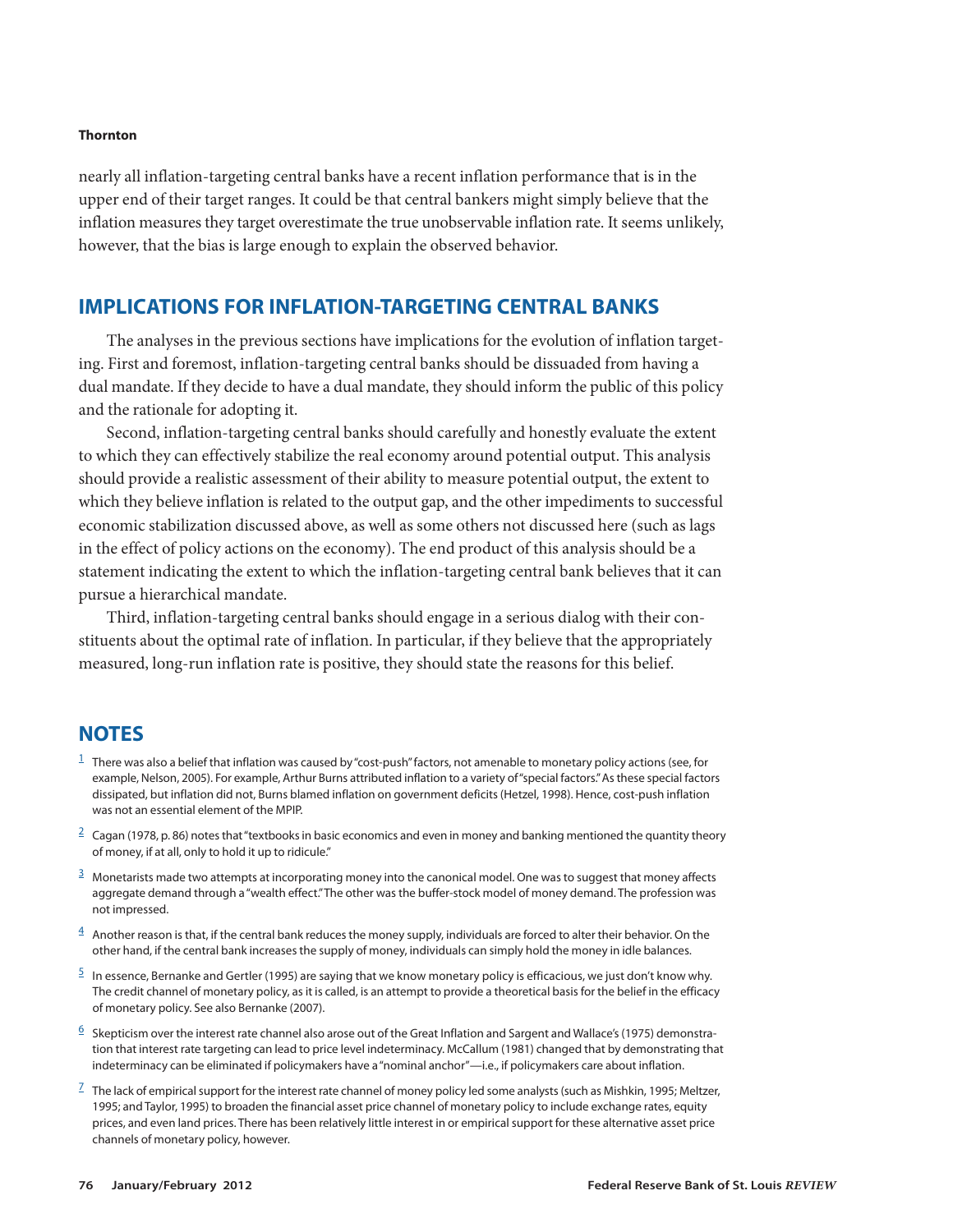- <span id="page-12-0"></span> $8$  Bernanke (2007) also suggests that restrictive monetary policy may affect banks by increasing the external finance premium paid by banksin much the same way that the balance sheet channel isthought to affect individuals and firms. He does not say why restrictive monetary policy will increase banks' external finance premium, however. The spread between the equivalent-term London Interbank Offered Rate (LIBOR) (the rate at which banks lend to each other) and the certificate of deposit (CD) rate (the rate at which banks borrow externally) has been small historically.
- $9\overline{2}$  $9\overline{2}$  One reason for the empirical failure of the expectations hypothesis is that conventional tests of the EH are based on the assumption that the expected future short-term rate deviates from the actual future short-term interest rate by a white noise error. Interest rates are notoriously difficult to predict, however. The empirical failure of the EH is probably a consequence of the incompatibility of the assumption upon which tests of the EH are based and the unpredictability of interest rates (see, for example, Guidolin and Thornton, 2008).
- $10$  This sentence was not voted on by the Committee. Rather, at the conclusion of a lengthy discussion of the sentence, Greenspan took a vote of all FOMC participants. The vote was 11 to 7 in favor of the sentence. Greenspan concluded,"On the basis of that vote it's right on the margin. But I would say that we have to put in the truncated version of the final sentence" (FOMC transcripts; August 12, 2003, p. 95).
- $11$  The Committee considered several courses of action, including dropping the sentence. However, the sentence appeared unchanged in both the September and October FOMC statements. On a suggestion from Greenspan, the sentence was modified at the December 2003 meeting. Most thought that Greenspan's rewording made the statement more "conditional." Four participants expressed a preference for removing the statement, however.
- $12$  Elsewhere (Thornton, 2007) I show that there was a marked break in the relationship between the overnight funds rate and the 10-year Treasury yield that predates the conundrum period. Moreover, it coincides with the FOMC switch from using the funds rate as an operational target to using it as a policy target. I hypothesize that the change in behavior reflects the fact that the FOMC, and not the market, began determining the path for the fundsrate in the late 1980s. I also present evidence to support this hypothesis.
- $13$  Eggertsson and Woodford (2003, p. 200) note that the "effect [on long-term yields] follows not from the purchases themselves, but from how they are interpreted," but that purchases may help overcome "private sector skepticism about whether the history-dependent interest rate policy will actually be followed."
- $14$  McCallum (2001, p. 146) argues that money is implicit because "the central bank's control over the one-period nominal interest rate ultimately stems from its ability to control the quantity of base money in existence."He suggests, however, that the"error thereby introduced [by omitting money] is extremely small"(2001, p. 150). This conclusion is notsurprising, because money has no effect on economic activity, except through its effect on the interest rate. Hence, there islittle difference in money being implicit or explicit in such models(see, for example, Leahy, 2001).
- $15$  Others share my view, such as Goodfriend (2007, p. 8).
- <sup>[16](#page-6-0)</sup> The countries are Austria, Belgium, Denmark, Finland, France, Italy, Luxembourg, the Netherlands, Norway, Spain, Sweden, and the United Kingdom.
- $17$  A contributing factor was the experience of the Great Depression, which made economists and policymakers skeptical of the self-equilibrating nature of market economies. With fiscal policy sidelined and little or no faith in the self-correcting nature of market economies, the experience of the Great Moderation led many economists to conclude that monetary policy was much more effective than previously thought. The monetary and fiscal response to the most recent financial market turmoil suggests that policymakers remain skeptical of the self-equilibrating nature of market economies and the ability of existing institutions to deal with the current "crisis" (see, for example, Miron 2009).
- $18$  For evidence on the success of inflation targeting, see Rasche and Williams (2007), Rogers (2010), and Schmidt-Hebbel (2010).
- $19$  This point is directly related to the theoretically correct measure of the output gap, which is discussed later.
- $\frac{20}{2}$  $\frac{20}{2}$  $\frac{20}{2}$  For estimates of the theoretically correct output gap, see Nelson and Neiss (2005).
- $21$  The idea that aggregate supply shocks reduce potential output relative to its steady-state level is not new. For example, see Rasche and Tatom (1977) and the references therein.
- $22$  For example, the NBER [National Bureau of Economic Research] dating committee announced on December 2, 2008, that the recession began in December 2007.
- $\frac{23}{2}$  $\frac{23}{2}$  $\frac{23}{2}$  Reifschneider and Tulip (2007) analyze the forecasting accuracy of the FOMC, the Greenbook (produced before each meeting of the FOMC), the Congressional Budget Office, the administration, the Blue Chip Consensusforecast, and the Survey of Professional Forecastersshort-run forecasts of GDP growth, the unemployment rate, and CPI inflation over the period 1986 to 2006. Their estimates suggest that, with the exception of the unemployment rate, the forecasts provide little information beyond that contained in the historical average.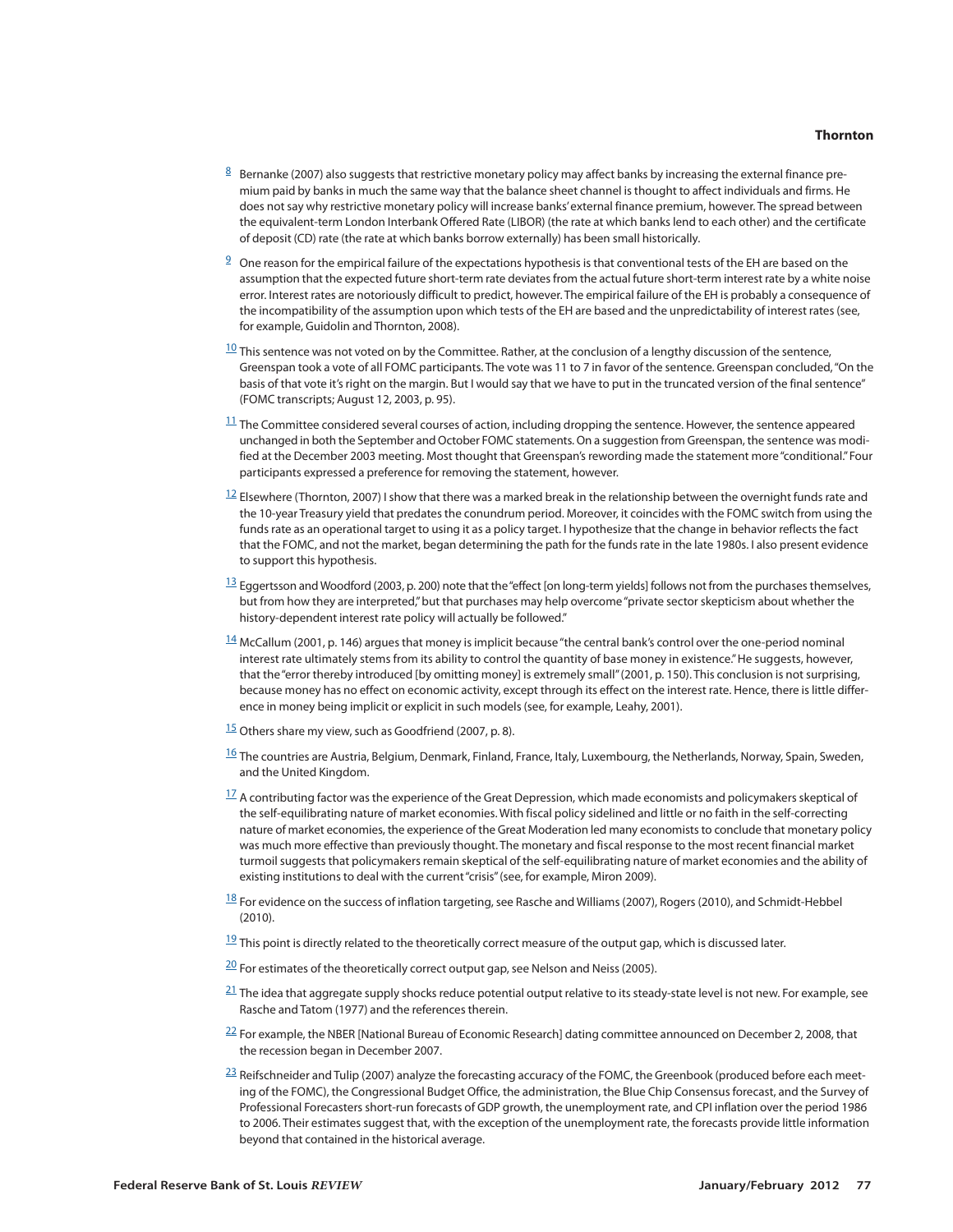- <span id="page-13-0"></span> $24$  Greenspan noted that "the current federal funds rate is well below any estimate of the equilibrium rate. That is, when we start to raise the rate, we may have the problem of having to return to the equilibrium rate relatively quickly"(FOMC transcripts; December 9, 2003, p. 91).
- <sup>[25](#page-10-0)</sup> Taylor (2009a) calls this "industrial policy."
- $\frac{26}{1}$  $\frac{26}{1}$  $\frac{26}{1}$  Arthur Burns, Fed chairman from 1970 to 1978, had a similar belief. At the March 18-19, 1974, FOMC meeting, Burns noted that, while he was"not a monetarist, he found a basic and inescapable truth in the monetarist position that inflation could not have persisted over a long period of time without a highly accommodative monetary policy"(FOMC Memorandum of Discussion, March 18-19, 1974, pp. 110-12).
- $27$  This danger associated with a hierarchical mandate is exacerbated by political pressures. In his Per Jacobsson Lecture, which was delivered just six days prior to Volcker's dramatic change in the FOMC's monetary policy, Burns (1979, p. 15) noted prophetically that "the Federal Reserve System had the power to abort the inflation at its incipient stage fifteen years ago or at any later point, and it has the power to end it today. At any time within that period, it could have restricted the money supply and created sufficient strains in the financial and industrial markets to terminate inflation with little delay" but political pressures limited the "practical scope for restrictive actions."
- $\frac{28}{1}$  $\frac{28}{1}$  $\frac{28}{1}$  In addition, at the June 2003 FOMC meeting Governor Bernanke, as he was then, stated: "I think the May 6 statement left the mistaken impression with some that the Fed was concerned about the threat of imminent deflation as opposed to what really concerned us—namely, the possibility of a decline in inflation to a level that, *while below the desirable range*, would still be greater than zero"(FOMC transcripts; June 24-25, 2003, p. 131; emphasis added).

# **REFERENCES**

- Andersson, Magnus and Hoffman, Boris."Gauging the Effectiveness of Quantitative Forward Guidance: Evidence from Three Inflation Targeters,"in David Cobham, Øyvind Eitrheim, Stefan Gerlach, and Jan F. Qvigstad, eds., *Twenty Years of Inflation Targeting: Lessons Learned and Future Prospects*. Chap. 15. Cambridge, UK: Cambridge University Press, 2010, pp. 368-97.
- Atkeson, Andrew and Ohanian, Lee."Are Phillips Curves Useful for Forecasting Inflation?" Federal Reserve Bank of Minneapolis *Quarterly Review*, Winter 2001, *25*(1), pp. 2-11.
- Basu, Susanto and Fernald, John G."What Do We Know (And Not Know) About Potential Output?" Federal Reserve Bank of St. Louis *Review*, July/August 2009, *91*(4), pp. 187-214; http://research.stlouisfed.org/publications/review/09/07/Basu.pdf.
- Bernanke, Ben S."Credit in the Macroeconomy." Federal Reserve Bank of New York *Quarterly Review*, Spring 1993, *18*(1), pp. 50-70; www.ny.frb.org/research/quarterly\_review/1993v18/v18n1article6.pdf.
- Bernanke, Ben S."The Great Moderation." Speech at the meeting of the Eastern Economic Association, Washington, DC, February 20, 2004; www.federalreserve.gov/boarddocs/speeches/2004/20040220/default.htm.
- Bernanke, Ben S."The Financial Accelerator and the Credit Channel." Speech at the "Credit Channel of Monetary Policy in the Twenty-First Century" conference, Federal Reserve Bank of Atlanta, June 15, 2007; www.federalreserve.gov/newsevents/speech/bernanke20070615a.htm.
- Bernanke, Ben S. and Blinder, Alan S."Credit, Money, and Aggregate Demand." *American Economic Review*, May 1988, *78*(2), pp. 435-39.
- Bernanke, Ben S. and M. Gertler."Inside the Black Box: The Credit Channel of Monetary Policy Transmission."*Journal of Economic Perspectives*, Fall 1995, *9*(4), pp. 27-48.
- Blinder, Alan S.; Goodhart, Charles; Hildebrand, Philipp M.; Lipton, David A. and Wyplosz, Charles. *How Do Central Banks Talk?* Geneva: International Center for Monetary and Banking Studies, 2001.
- Board of Governors of the Federal Reserve System. Press releases, various dates; www.federalreserve.gov/newsevents/default.htm.
- Broaddus, J. Alfred Jr."Transparency in the Practice of Monetary Policy." Federal Reserve Bank of St. Louis *Review*, July/August 2002, *84*(4), pp. 161-66; http://research.stlouisfed.org/publications/review/02/07/155-166PanelDiscussion.pdf.
- Burns, Arthur F."The Anguish of Central Banking." Per Jacobsson Lecture, Belgrade, September 30, 1979; www.perjacobsson.org/lectures/1979.pdf.
- Cagan, Phillip."Monetarism in Historical Perspective,"in Thomas Mayer, ed., *The Structure of Monetarism*. New York: W. W. Norton, 1978, pp. 85-93.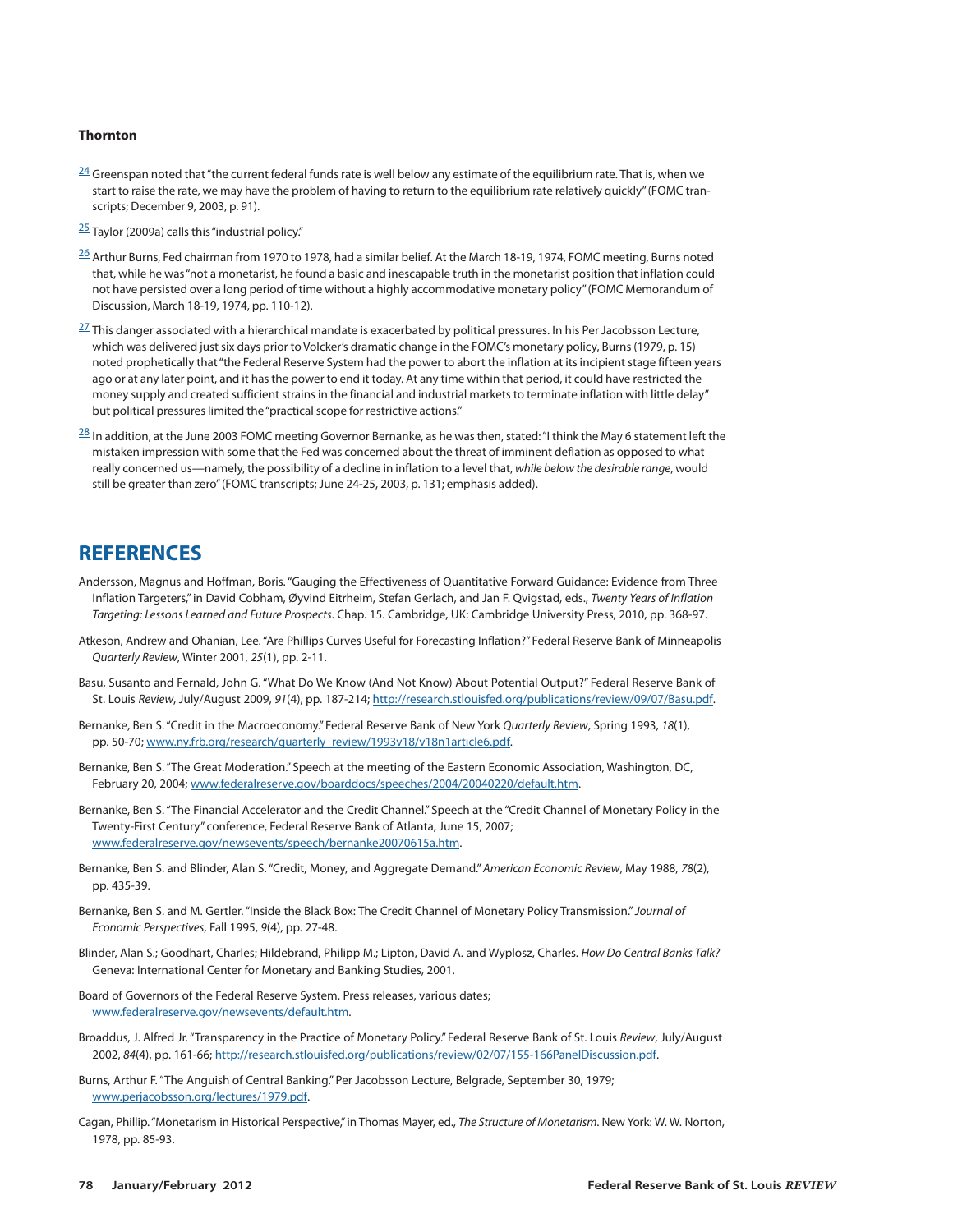- Campbell, John Y. and Shiller, Robert J."Yield Spreads and Interest Rate Movements: A Bird's Eye View." *Review of Economic Studies*, May 1991, *58*(3), pp. 495-514.
- Campbell, Sean D."Macroeconomic Volatility, Predictability, and Uncertainty in the Great Moderation: Evidence from the Survey of Professional Forecasters."*Journal of Business and Economic Statistics*, April 2007, *25*(2), pp. 191-200.
- D'Agostino, Antonello; Giannone, Domenico and Surico, Paolo."(Un)Predictability and Macroeconomic Stability."Working Paper No. 605, European Central Bank, April 2006; http://econpapers.repec.org/paper/ecbecbwps/20060605.htm.
- D'Agostino, Antonello and Whelan, Karl."Federal Reserve Information During the Great Moderation."*Journal of the European Economic Association*, April-May 2008, *6*(2-3), pp. 609-20.
- Della Corte, Pasquale; Sarno, Lucio and Thornton, Daniel L."The Expectation Hypothesis of the Term Structure of Very Short-Term Rates: Statistical Tests and Economic Value."*Journal of Financial Economics*, July 2008, *89*(1), pp. 158-74.
- Eggertsson, Gauti B. and Woodford, Michael."The Zero Bound on Interest Rates and Optimal Monetary Policy." *Brookings Papers on Economic Activity*, 2003, *34*(1), pp. 139-211.
- Federal Open Market Committee. Meeting transcripts, various years; www.federalreserve.gov/monetarypolicy/fomc\_historical.htm.
- Federal Open Market Committee. Memorandum of discussion, March 18-19, 1974; http://fraser.stlouisfed.org/historicaldocs/1651/download/51207/fomcmod19740319.pdf.
- Fisher, Jonas D.M.; Liu, Chin T. and Zhou, Ruilin."When Can We Forecast Inflation?" Federal Reserve Bank of Chicago *Economic Perspectives*, 2002, Q1, pp. 32-44; www.chicagofed.org/digital\_assets/publications/economic\_perspectives/2002/1qepart4.pdf.
- Freedman, Charles."The Value of Transparency in Conducting Monetary Policy." Federal Reserve Bank of St. Louis *Review*, July/August 2002, *84*(4), pp. 155-60; http://research.stlouisfed.org/publications/review/02/07/155-166PanelDiscussion.pdf.
- Gertler, Mark and Gilchrist, Simon. "The Role of Credit Market Imperfections in the Monetary Transmission Mechanism: Arguments and Evidence." *Scandinavian Journal of Economics*, March 1993, *95*(1), pp. 43-64.
- Gjedrem, Svein."Monetary Policy in Norway." Speech presented at Norges Bank's Conference on Monetary Policy 2006 "Evaluating Monetary Policy,"Oslo, March 30, 2006; www.bis.org/review/r060405b.pdf.
- Goodfriend, Marvin."How the World Achieved Consensus on Monetary Policy."NBER Working Paper No. 13580, National Bureau of Economic Research, November 2007; http://econpapers.repec.org/paper/nbrnberwo/13580.htm.
- Goodhart, Charles A.E. and Lim, Wen B."Interest Rate Forecasts: A Pathology." London School of Economics Discussion Paper No. 612, May 2008; http://eprints.lse.ac.uk/24431/1/dp612.pdf.
- Greenspan, Alan."Testimony of Alan Greenspan, Chairman, Federal Reserve Board,"in *Monetary Policy Objectives: Midyear Review of the Federal Reserve Board*. Washington, DC: Federal Reserve, July 20, 1993, pp. 3-13.
- Greenspan, Alan."Testimony of Chairman Alan Greenspan before the Committee on Banking, Housing, and Urban Affairs, U.S. Senate."Washington, DC, February 16, 2005.
- Guidolin, Massimo and Thornton, Daniel L."Predictions of Short-Term Rates and the Expectations Hypothesis of the Term Structure of Interest Rates."Working Paper No. 977, European Central Bank, December 2008.
- Hetzel, Robert L."Arthur Burns and Inflation." Federal Reserve Bank of Richmond *Economic Quarterly*, Winter 1998, *84*(1), pp. 21-44; www.richmondfed.org/publications/research/economic\_quarterly/1998/winter/pdf/hetzel.pdf.
- Hubbard, R. Glenn."Is There a 'Credit Channel' for Monetary Policy?" Federal Reserve Bank of St. Louis *Review*, May/June 1995, *77*(3), pp. 63-77; http://research.stlouisfed.org/publications/review/article/3172.
- King, Mervyn."Changes in U.K. Monetary Policy: Rules and Discretion in Practice."*Journal of Monetary Economics*, June 1997, *39*(1), pp. 81-97.
- Kohli, Uhrich and Rich, Georg."Monetary Control: The Swiss Experience." *Cato Journal*, Winter 1986, *5*(3), pp. 911-26; www.cato.org/pubs/journal/cj5n3/cj5n3-14.pdf.
- Leahy, John V."Commentary." Federal Reserve Bank of St. Louis *Review*, July/August 2001, *83*(4), pp. 161-63; http://research.stlouisfed.org/publications/review/01/05/161-164Leahy.qxd.pdf.
- Lindsey, David E.; Orphanides, Athanasios and Rasche, Robert H."The Reform of October 1979: How It Happened and Why." Federal Reserve Bank of St. Louis *Review*, March/April 2005, *87*(2 Part 2), pp. 187-236; http://research.stlouisfed.org/publications/review/05/03/part2/Lindsey.pdf.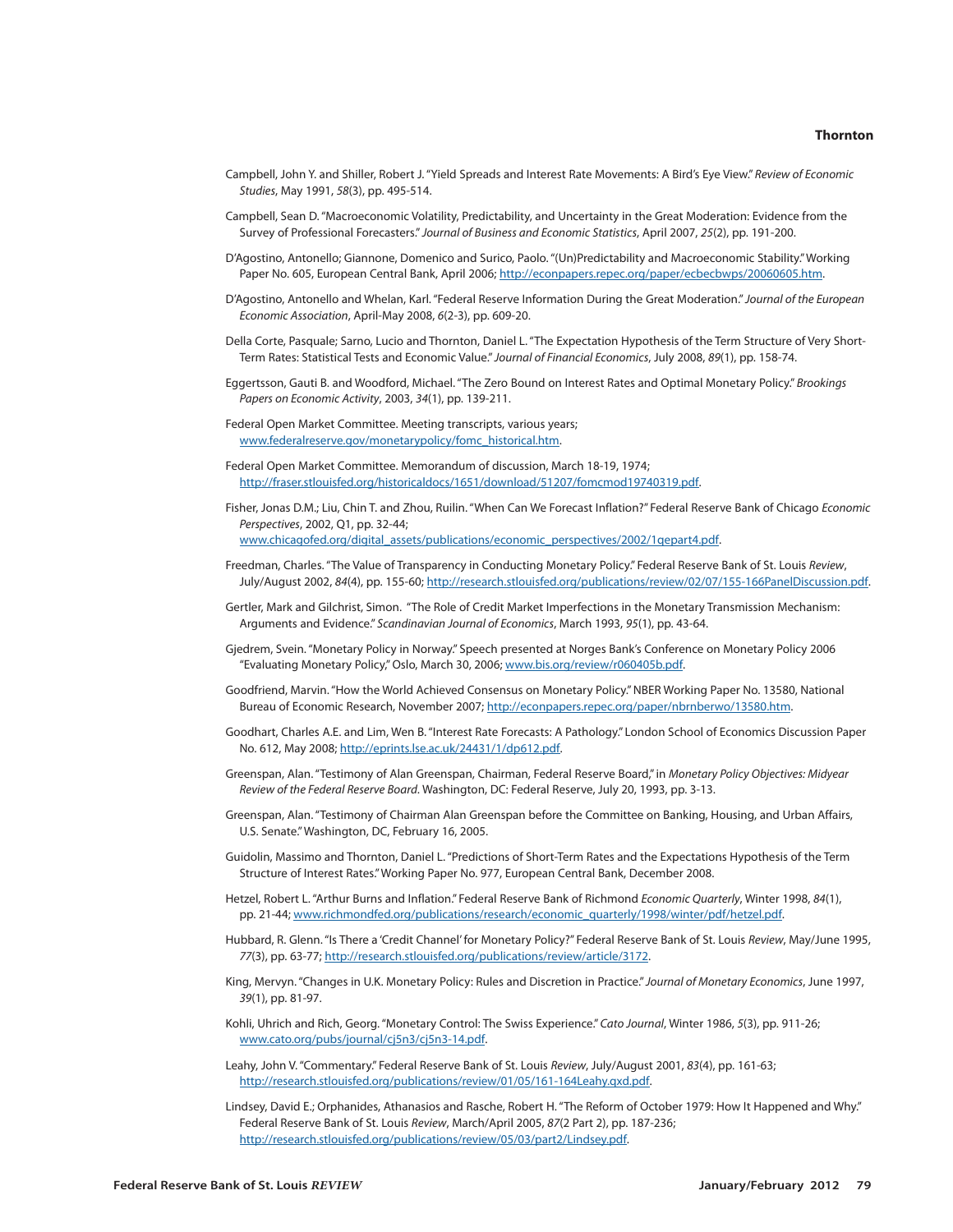- Lucas, Robert Jr."Econometric Policy Evaluation: A Critique."*Carnegie-Rochester Conference Series on Public Policy*, January 1976, *1*(1), pp. 19-46.
- Marty, Alvin L. and Thornton, Daniel L."Is There a Case for'Moderate' Inflation?" Federal Reserve Bank of St. Louis *Review*, January/February 1995, *76*(1), pp. 31-49; http://research.stlouisfed.org/publications/review/95/07/Moderate\_Jul\_Aug1995.pdf.
- McCallum, Bennett T."Price Level Determinacy with an Interest Rate Policy Rule and Rational Expectations."*Journal of Monetary Economics*, November 1981, *8*(3), pp. 319-29.
- McCallum, Bennett T."Monetary Policy Analysis in Models Without Money." Federal Reserve Bank of St. Louis *Review*, July/August 2001, *83*(4), pp. 145-60; http://research.stlouisfed.org/publications/review/01/05/145-160McCallum.qxd.pdf.
- Meltzer, Allan H."Monetary, Credit and (Other) Transmission Processes: A Monetarist Perspective."*Journal of Economic Perspectives*, Fall 1995, *9*(4), pp. 49-72; www.jstor.org/stable/2138390.
- Meyer, Laurence H."Practical Problems and Obstacles to Inflation Targeting." Federal Reserve Bank of St. Louis *Review*, July/August 2004, *86*(4), pp. 151-60; http://research.stlouisfed.org/publications/review/04/07/Meyer.pdf.
- Miron, Jeffrey."In Defense of Doing Nothing." *Cato's Letter*, Spring 2009, *7*(2), pp. 1-7; www.cato.org/pubs/catosletter/catosletterv7n2.pdf.
- Mishkin, Frederic."Symposium on the Monetary Transmission Mechanism."*Journal of Economic Perspectives*, Fall 1995, *9*(4), pp. 3-10.
- Nelson, Edward."The Great Inflation of the Seventies: What Really Happened?" *Advances in Macroeconomics*, 2005, *5*(1), article 3; www.bepress.com/bejm/advances/vol5/iss1/art3.
- Nelson, Edward and Neiss, Katharine S."Inflation Dynamics, Marginal Cost, and the Output Gap: Evidence from Three Countries."*Journal of Money, Credit, and Banking*, December 2005, *37*(6), pp. 1019-45.
- Orphanides, Athanasios."The Quest for Prosperity Without Inflation."*Journal of Monetary Economics*, April 2003, *50*(3), pp. 633-63.
- Orphanides, Athanasios."Monetary Policy Rules, Macroeconomic Stability and Inflation: A View from the Trenches."*Journal of Money, Credit, and Banking*, April 2004, *36*(2), pp. 151-75.
- Rasche, Robert H. and Tatom, John A."The Effects of the New Energy Regime on Economic Capacity, Production, and Prices." Federal Reserve Bank of St. Louis *Review*, May 1977, *59*(5), pp. 2-12; https://research.stlouisfed.org/publications/review/77/05/Energy\_May1977.pdf.
- Rasche, R., and Williams, Marcela M."The Effectiveness of Monetary Policy." Federal Reserve Bank of St. Louis *Review*, September/October 2007, *89*(5), pp. 447-89; http://research.stlouisfed.org/publications/review/article/6054.
- Reifschneider, David and Tulip, Peter."Gauging the Uncertainty of the Economic Outlook from Historical Forecasting Errors." Finance and Economics Discussion Paper No. 2007-60, Federal Reserve Board, November 19, 2007; www.federalreserve.gov/pubs/feds/2007/200760/200760pap.pdf.
- Rich, Georg and Béguelin, Jean-Pierre."Swiss Monetary Policy in the 1970s and 1980s: An Experiment in Pragmatic Monetarism,"in Karl Brunner and Robert E. Weintraub, eds., *Monetary Policy and Monetary Regimes*. Rochester, NY: Center for Research in Government Policy and Business, University of Rochester, 1985, pp. 76-111.
- Roger, Scott."Inflation Targeting at Twenties: Achievements and Challenges,"in David Cobham, Øyvind Eitrheim, Stefan Gerlach, and Jan F. Qvigstad, eds., *Twenty Years of Inflation Targeting: Lessons Learned and Future Prospects*. Chap. 4. Cambridge, UK: Cambridge University Press, 2010, pp. 25-56.
- Rosenberg, Irma."Monetary Policy and the Riksbank's Communication." Speech delivered in Stockholm, August, 10, 2007; www.riksbank.com/templates/Page.aspx?id=25855.
- Rudebusch, Glenn D."Monetary Policy Inertia and Recent Fed Actions." Federal Reserve Bank of San Francisco *Economic Letter*, Number 2007-03; January 26, 2007; www.frbsf.org/publications/economics/letter/2007/el2007-03.pdf.
- Sargent, Thomas J."The Ends of Four Big Inflations,"in Robert E. Hall, ed., *Inflation: Causes and Effects*. Chicago: University of Chicago Press, 1983, pp. 41-97.
- Sargent, Thomas J. and Wallace, Neil."'Rational' Expectations, the Optimal Monetary Instrument, and the Optimal Money Supply Rule."*Journal of Political Economy*, April 1975, *83*(2), pp. 241-54.
- Sarno, Lucio; Thornton, Daniel L. and Valente, Giorgio."The Empirical Failure of the Expectations Hypothesis of the Term Structure of Bond Yields."*Journal of Financial and Quantitative Analysis*, March 2007, *42*(1), pp. 81-100.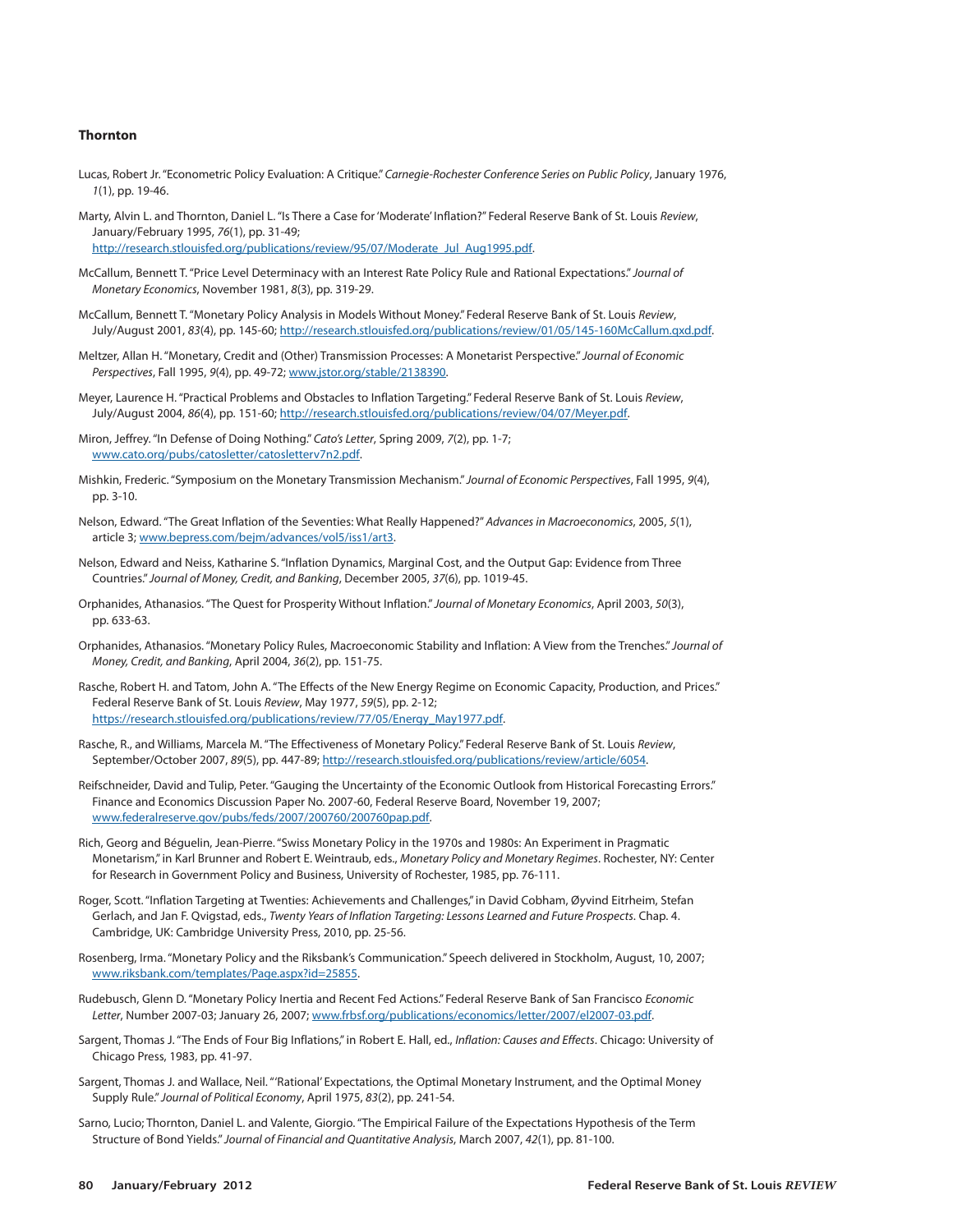- Schmidt-Hebbel, Klaus."Inflation Targeting Twenty Years On: Where, When, Why, With What Effects, and What Lies Ahead?"in David Cobham, Øyvind Eitrheim, Stefan Gerlach, and Jan F. Qvigstad, eds., *Twenty Years of Inflation Targeting: Lessons Learned and Future Prospects*. Chap. 5. Cambridge, UK: Cambridge University Press, 2010, pp. 57-89.
- Sherwin, M."Inflation Targeting: 10 Years On." Speech delivered at the New Zealand Association of Economists Conference, Rotorua, July 1, 1999; www.rbnz.govt.nz/speeches/0077458.html.
- Stock, James H. and Watson, Mark W."Why Has U.S. Inflation Become Harder to Forecast?"*Journal of Money, Credit, and Banking*, 2007, *39*(1), pp. 3-33.
- Stock, James H. and Watson, Mark W."Phillips Curve Inflation Forecasts."NBER Working Paper No. 14322, National Bureau of Economic Research, September 2008; http://econpapers.repec.org/paper/nbrnberwo/14322.htm.
- Svensson, Lars E.O."What Have Economists Learned About Monetary Policy over the Past 50 Years?" Speech presented at the conference "Monetary Policy over Fifty Years," Frankfurt, September 21, 2007, on the occasion of the 50th anniversary of the Deutsche Bundesbank; www.riksbank.com/templates/Page.aspx?id=25785.
- Taylor, John B."The Monetary Transmission Mechanism: An Empirical Framework."*Journal of Economic Perspectives*, Fall 1995, *9*(4), pp. 11-26.
- Taylor, John B."Better Living through Monetary Economics."Unpublished manuscript, Stanford University, February 2008; www.stanford.edu/~johntayl/Better%20Living%20Through%20Monetary%20Economics.pdf.
- Taylor, John B."The Need to Return to a Monetary Framework."Unpublished manuscript, Stanford University, January 2009a; http://research.stlouisfed.org/econ/bullard/Taylor2009January3.pdf.
- Taylor, John B."Economic Policy and the Financial Crisis: An Empirical Analysis of What Went Wrong." *Critical Review*, 2009b, *21*(2-3), pp. 341-64.
- Thornton, Daniel L."Financial Innovation and Deregulation and the 'Credit View' of Monetary Policy." Federal Reserve Bank of St. Louis *Review*, January/February 1994, *76*(1), pp. 31-49; http://research.stlouisfed.org/publications/review/94/01/Innovation\_Jan\_Feb1994.pdf.
- Thornton, Daniel L."The Unusual Behavior of the Federal Funds and 10-Year Treasury Rates: A Conundrum or Goodhart's Law?"Working Paper No. 2007-39, Federal Reserve Bank of St. Louis, September 2007, revised August 2010; http://research.stlouisfed.org/wp/2007/2007-039.pdf.
- Thornton, Daniel L."The Fed, Liquidity, and Credit Allocation." Federal Reserve Bank of St. Louis *Review*, January/February 2009, *91*(1), pp. 13-21; http://research.stlouisfed.org/publications/review/09/01/Thornton.pdf.
- Tulip, P."Has Output Become More Predictable? Changes in Greenbook Forecast Accuracy." Finance and Economics Discussion Paper No. 2005-31, Federal Reserve Board, 2005; www.federalreserve.gov/pubs/feds/2005/200531/200531pap.pdf.

von Hagen, Jurgen."Money Growth Targeting by the Bundesbank."*Journal of Monetary Economics*, June 1999, *43*(3), pp. 681-701.

- Woodford, Michael."Optimal Monetary Policy Inertia."*Manchester School*, 1999, *67*(Suppl. 1), pp. 1-35.
- Woodford, Michael."Monetary Policy in the Information Economy."NBER Working Paper No.8674, National Bureau of Economic Research, December 2001; http://econpapers.repec.org/paper/nbrnberwo/8674.htm.